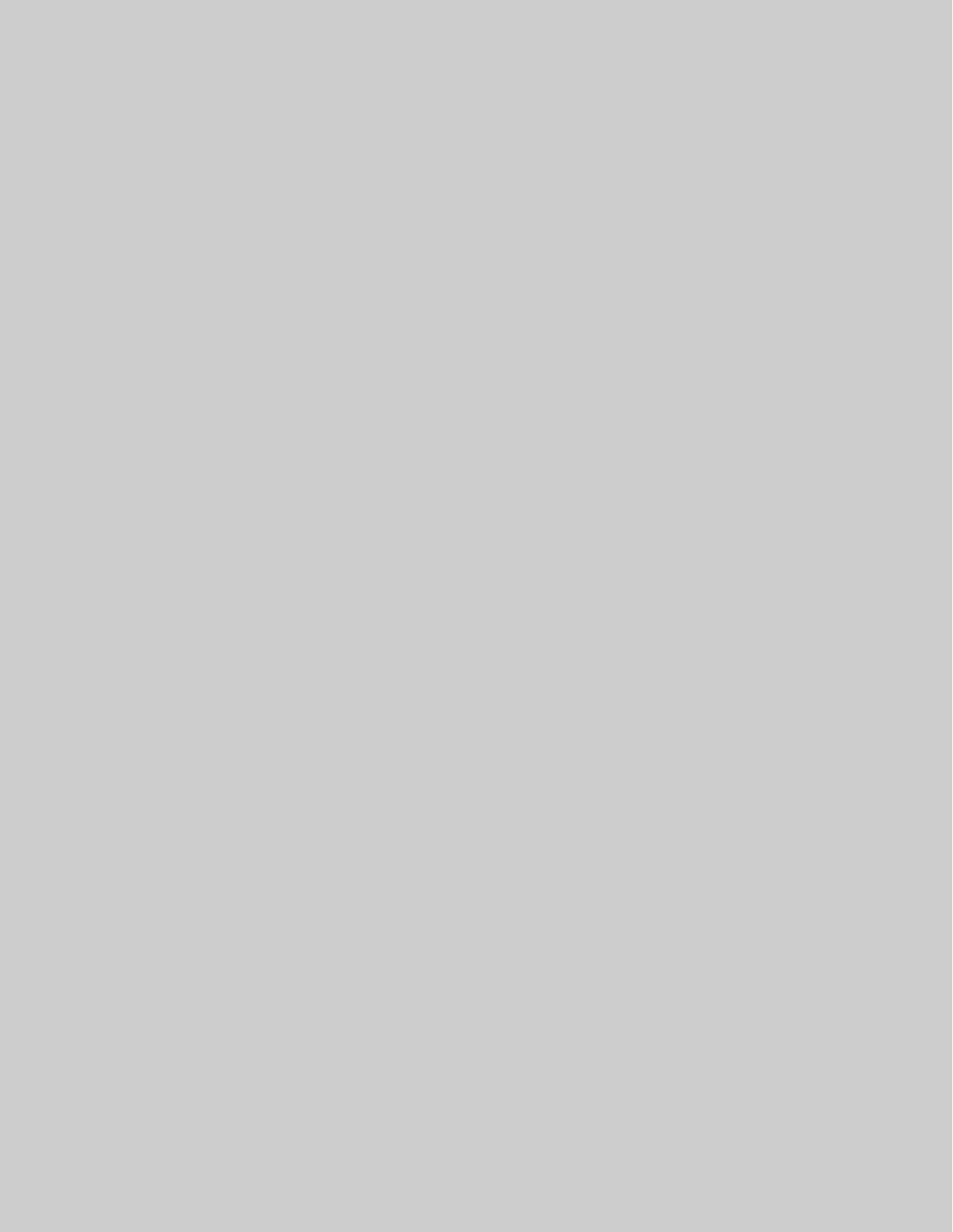#### **APPENDIX**

## **A data book on hospital financial performance**

This appendix provides data on hospital financial performance. Tables in this data book provide variables by hospital group and are presented for 10 years (1991 to 2000) unless otherwise noted below. Tables include data from the Medicare cost reports and the American Hospital Association annual survey of hospitals. Medicare cost report data from 2000 include imputed values for hospitals whose 2000 cost reports were not available (about 27 percent of observations). Hospitals are grouped by several attributes, including location (urban and rural), teaching status (major teaching, other teaching, nonteaching), receipt of disproportionate share payments, census region, and ownership status. All measures, with the exception of distribution data, are national aggregates, not the averages of individual facilities; this provides an overview of the industry as a whole. Definitions of the variables included in these tables can be found in the table notes.

The data book starts with case-based variables:

Table D-1 shows the trends in hospital payments per case, costs per case, and length of stay.

Table D-2 shows the trend in Medicare cost per discharge.

Table D-3 shows the trend in Medicare inpatient length of stay.

Further tables present data on a number of margin measures for prospective payment system (PPS) hospitals, based on Medicare cost report data. This analysis features our overall Medicare margin that incorporates payments and costs for inpatient and outpatient services, as well as hospital-based home health, skilled nursing, and PPS-exempt units. Margins for each of these components and the overall Medicare margin (that includes graduate medical education and Medicare bad debt) are presented by hospital group:

Table D-4 shows the trend in Medicare inpatient margins.

Table D-5 shows the distribution of Medicare inpatient margins for 2000.

Table D-6 shows the trend in Medicare outpatient margins for 1996 through 2000.

Table D-7 shows the distribution of Medicare outpatient margins for 2000.

Table D-8 shows the trend in hospitalbased Medicare skilled nursing facility margins for 1996 through 2000.

Table D-9 shows the trend in hospitalbased Medicare home health agency margins for 1996 through 2000.

Table D-10 shows the trend in Medicare PPS-exempt unit margins for 1996 through 2000.

D

Table D-11 shows the trend in the overall Medicare margins for 1996 through 2000.

Table D-12 shows the distribution of the overall Medicare margins for 2000.

The analysis is then expanded from Medicare to comparative tables among payers. These tables contain aggregate values for all community hospitals, which includes all PPS hospitals and most PPSexempt facilities.

Table D-13 shows the trend in paymentto-cost ratio by source of revenue.

Table D-14 shows the trend in gains or losses by source of revenue.

The appendix concludes with data on hospital total margins. The total margin includes all patient care services funded by all payers, plus nonpatient revenue.

Table D-15 shows the trend in hospital total margins.

Table D-16 shows the distribution of hospital total margins for 2000.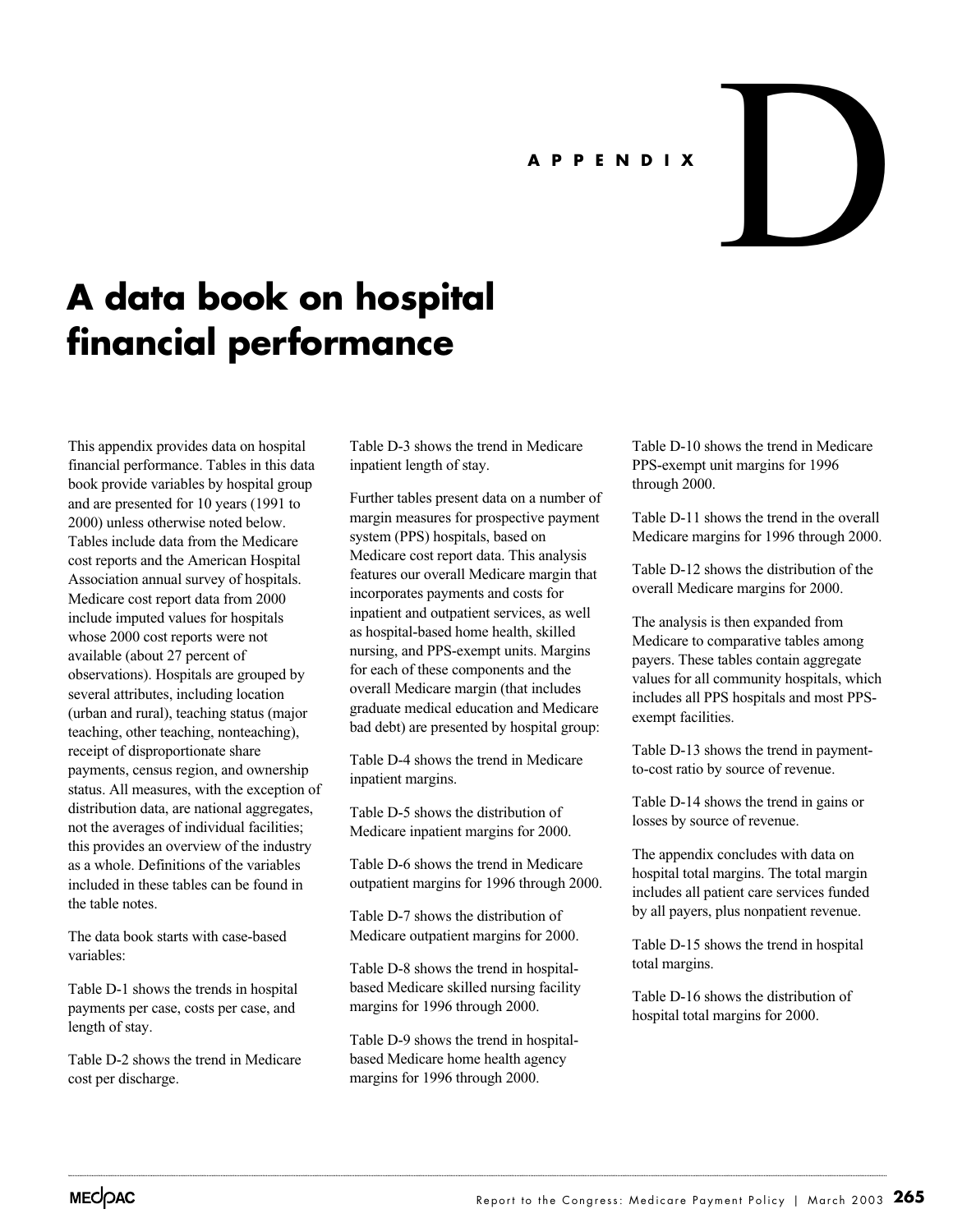## **Change in hospital payment, cost, and length of stay indicators, 1991–2001**

| Year | Medicare<br>operating<br>update | Market<br>basket | Medicare<br>payments<br>per discharge | Medicare<br>costs per<br>discharge | Medicare<br>length<br>of stay | Total<br>length<br>of stay | Costs per<br>adjusted<br>admission |
|------|---------------------------------|------------------|---------------------------------------|------------------------------------|-------------------------------|----------------------------|------------------------------------|
| 1991 | 3.4%                            | 4.4%             | 6.1%                                  | 7.0%                               | $-2.7%$                       | $-1.3%$                    | 5.5%                               |
| 1992 | 3.0                             | 3.2              | 6.2                                   | 4.6                                | $-3.3$                        | $-1.6$                     | 5.7                                |
| 1993 | 2.7                             | 3.1              | 3.5                                   | 1.2                                | $-5.5$                        | $-2.3$                     | 3.4                                |
| 1994 | 2.0                             | 2.6              | 3.1                                   | $-1.1$                             | $-6.0$                        | $-3.8$                     | $-0.1$                             |
| 1995 | 2.0                             | 3.2              | 4.9                                   | $-1.2$                             | $-6.2$                        | $-4.3$                     | $-0.5$                             |
| 1996 | 1.5                             | 2.4              | 5.5                                   | $-0.5$                             | $-5.6$                        | $-3.5$                     | 0.4                                |
| 1997 | 2.0                             | 2.0              | 0.5                                   | O.1                                | $-3.6$                        | $-1.9$                     | $-1.5$                             |
| 1998 | 0.0                             | 2.9              | $-0.1$                                | 1.7                                | $-2.2$                        | $-0.9$                     | $-2.3$                             |
| 1999 | 1.1                             | 2.5              | 0.6                                   | 2.9                                | $-1.3$                        | $-1.8$                     | 2.7                                |
| 2000 | 1.1                             | 3.6              | 1.2                                   | 2.9                                | $-1.9$                        | $-1.9$                     | 2.1                                |
| 2001 | 3.4                             | 4.3              | N/A                                   | N/A                                | N/A                           | $-1.3$                     | 4.7                                |

Note:  $N/A = not available.$  Excludes critical access hospitals.

Source: MedPAC analysis of Medicare cost report data (fourth quarter 2002) from CMS, and data from the American Hospital Association annual survey of hospitals.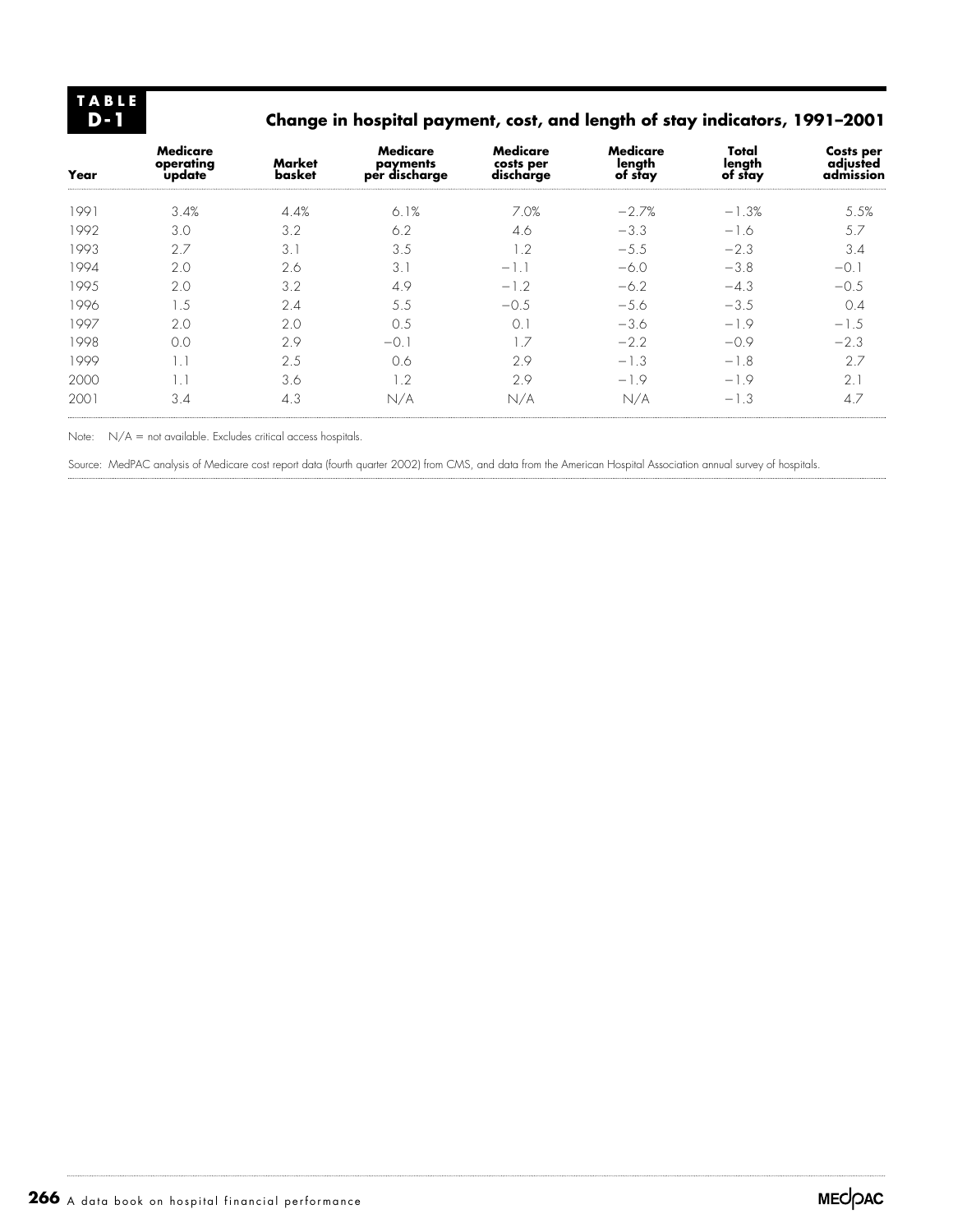| <b>TABLE</b><br>$D-2$          |            |            |            |                         |                  | Change in Medicare inpatient costs per discharge, 1991-2000 |               |            |            |            |
|--------------------------------|------------|------------|------------|-------------------------|------------------|-------------------------------------------------------------|---------------|------------|------------|------------|
| <b>Hospital group</b>          | 1991       | 1992       | 1993       | 1994                    | 1995             | 1996                                                        | 1997          | 1998       | 1999       | 2000       |
| All hospitals                  | 7.0%       | 4.6%       | 1.2%       | $-1.1%$                 | $-1.2%$          | $-0.5%$                                                     | 0.1%          | 1.7%       | 2.9%       | 2.9%       |
| Urban<br>Rural                 | 6.7<br>8.7 | 4.4<br>5.9 | 1.1<br>2.1 | $-1.5$<br>0.8           | $-1.4$<br>0.1    | $-0.6$<br>0.7                                               | 0.1<br>1.4    | 1.6<br>2.8 | 2.9<br>3.3 | 2.8<br>3.4 |
|                                |            |            |            |                         |                  |                                                             |               |            |            |            |
| Large urban<br>Other urban     | 6.1<br>7.6 | 3.4<br>6.1 | 1.3<br>0.8 | $-2.0$<br>$-0.6$        | $-1.5$<br>$-1.2$ | $-0.7$<br>$-0.3$                                            | 0.2<br>$-0.1$ | 1.6<br>1.7 | 2.7<br>3.3 | 2.6<br>3.1 |
| Rural referral                 | 8.7        | 5.6        | 2.1        | 0.2                     | $-0.4$           | $-0.1$                                                      | 1.0           | 3.2        | 3.8        | 3.4        |
| Sole community                 | 8.6        | 4.8        | 2.5        | 1.1                     | 1.6              | 1.2                                                         | 1.6           | 2.6        | 2.4        | 4.4        |
| Small rural Medicare-dependent | 9.2        | 4.7        | 1.8        | 1.5                     | $-2.5$           | 3.7                                                         | 2.4           | 2.2        | 1.3        | 5.0        |
| Other rural $<$ 50 beds        | 6.8        | 6.3        | 2.2        | 2.3                     | 2.1              | 1.9                                                         | 1.2           | 4.5        | 3.1        | 3.0        |
| Other rural $\geq$ 50 beds     | 8.7        | 7.0        | 1.5        | 0.8                     | $-0.3$           | 0.2                                                         | 1.7           | 1.9        | 3.6        | 2.1        |
| Major teaching                 | 6.9        | 3.7        | 2.0        | $-2.5$                  | $-1.1$           | 0.5                                                         | $-0.2$        | 2.0        | 3.2        | 2.6        |
| Other teaching                 | 6.8        | 4.5        | 0.8        | $-1.2$                  | $-0.8$           | $-0.9$                                                      | 0.3           | 1.1        | 2.4        | 3.1        |
| Nonteaching                    | 7.2        | 4.8        | 1.1        | $-0.7$                  | $-1.8$           | $-0.9$                                                      | 0.3           | 2.0        | 3.3        | 3.0        |
| Major teaching                 |            |            |            |                         |                  |                                                             |               |            |            |            |
| Public                         | 7.3        | 5.6        | 0.3        | $-3.5$                  | $-1.8$           | 5.3                                                         | 1.5           | 0.4        | 5.3        | 5.9        |
| Private                        | 6.8        | 3.3        | 2.3        | $-2.4$                  | $-0.9$           | $-0.5$                                                      | $-0.5$        | 2.4        | 2.7        | 1.9        |
| Other teaching                 |            |            |            |                         |                  |                                                             |               |            |            |            |
| Public                         | 8.6        | 5.2        | 0.4        | $-1.1$                  | $-1.9$           | $-2.8$                                                      | $-0.6$        | 4.9        | 2.9        | 0.9        |
| Private                        | 6.6        | 4.5        | 0.9        | $-1.2$                  | $-0.7$           | $-0.8$                                                      | 0.4           | 0.9        | 2.4        | 3.2        |
| Nonteaching                    |            |            |            |                         |                  |                                                             |               |            |            |            |
| Public                         | 9.0        | 5.6        | 2.1        | 0.8                     | $-1.0$           | 0.6                                                         | 0.7           | 2.3        | 2.4        | 4.1        |
| Private                        | 6.8        | 4.7        | 0.9        | $-1.0$                  | $-1.9$           | $-1.2$                                                      | 0.2           | 2.0        | 3.5        | 2.8        |
| <b>DSH</b>                     |            |            |            |                         |                  |                                                             |               |            |            |            |
| Large urban                    | 6.2        | 3.0        | 0.9        | $-2.1$                  | $-1.4$           | $-0.5$                                                      | 0.6           | 1.3        | 2.9        | 2.9        |
| Other urban                    | 7.9        | 6.5        | 0.8        | $-0.4$                  | $-1.4$           | $-0.2$                                                      | 0.1           | 1.6        | 3.6        | 3.7        |
| Rural                          | 9.4        | 7.1        | 2.3        | 0.1                     | $-1.4$           | 0.2                                                         | 1.6           | 3.6        | 3.0        | 3.8        |
| Non-DSH                        | 7.1        | 4.8        | 1.5        | $-0.9$                  | $-0.9$           | $-0.7$                                                      | $-0.1$        | 1.9        | 2.7        | 2.5        |
| Teaching and DSH               | 7.0        | 4.3        | 0.9        | $-1.7$                  | $-1.0$           | $-0.2$                                                      | 0.2           | 1.1        | 3.1        | 3.1        |
| Teaching and non-DSH           | 6.5        | 4.5        | 2.1        | $-1.4$                  | $-0.6$           | $-1.0$                                                      | $-0.1$        | 2.2        | 1.6        | 2.4        |
| Nonteaching and DSH            | 7.0        | 4.8        | 0.8        | $-0.8$                  | $-2.4$           | $-1.6$                                                      | 0.5           | 2.2        | 3.0        | 3.6        |
| Nonteaching and non-DSH        | 7.4        | 4.9        | 1.2        | $-0.6$                  | $-1.3$           | $-0.4$                                                      | 0.1           | 1.9        | 3.5        | 2.6        |
| New England                    | 2.7        | 4.3        | 2.6        | 0.9                     | $-0.5$           | $-1.6$                                                      | $-0.7$        | 0.1        | 1.2        | $-0.2$     |
| Middle Atlantic                | 6.7        | 4.7        | 2.2        | $-0.7$                  | 0.1              | $-0.9$                                                      | 0.0           | $0.7\,$    | 2.1        | 1.9        |
| South Atlantic                 | 6.8        | 4.6        | 1.0        | $-1.8$                  | $-2.1$           | $-0.8$                                                      | 0.5           | 1.4        | 3.5        | 4.7        |
| East North Central             | 7.5        | 5.0        | 1.0        | $-0.6$                  | $-0.2$           | $-0.4$                                                      | $-0.5$        | 2.2        | 2.5        | 2.5        |
| East South Central             | 10.2       | 7.3        | 0.1        | $-3.2$                  | $-1.9$           | 1.2                                                         | 0.8           | 2.8        | 3.3        | 2.6        |
| West North Central             | 6.3        | 4.9        | 1.4        | $\circlearrowright$ . 1 | $-0.6$           | 2.6                                                         | 1.4           | 2.5        | 3.9        | 2.3        |
| West South Central             | 8.5        | 3.9        | 1.9        | $-1.6$<br>0.4           | $-3.4$           | $-1.7$<br>0.3                                               | 0.1<br>0.7    | 1.5        | 2.7        | 4.5        |
| Mountain<br>Pacific            | 6.4<br>6.9 | 5.4        | $-0.3$     | $-1.7$                  | $-1.4$<br>$-1.5$ |                                                             |               | 2.8        | 2.7        | 5.4        |
|                                |            | 3.0        | 0.2        |                         |                  | $-0.2$                                                      | 0.8           | 2.8        | 5.2        | 4.3        |
| Voluntary                      | 6.9        | 4.6        | 1.4        | $-1.0$                  | $-0.9$           | $-0.3$                                                      | 0.0           | 1.7        | 2.8        | 2.6        |
| Proprietary                    | 6.2        | 3.6        | $-0.7$     | $-3.0$                  | $-3.6$           | $-3.8$                                                      | 0.8           | 1.4        | 4.1        | 4.4        |
| Urban government               | 7.9        | 5.5        | 0.8        | $-1.5$                  | $-2.0$           | 1.5                                                         | $-0.3$        | 1.9        | 3.6        | 4.3        |
| Rural government               | 9.5        | 6.3        | 3.1        | 2.0                     | 0.1              | 1.7                                                         | 1.6           | 2.7        | 2.0        | 3.8        |

Note: DSH (disproportionate share). Major teaching hospitals are defined by a ratio of interns and residents to beds of 0.25 or greater, while other teaching hospitals have a ratio of less than 0.25. Excludes critical access hospitals.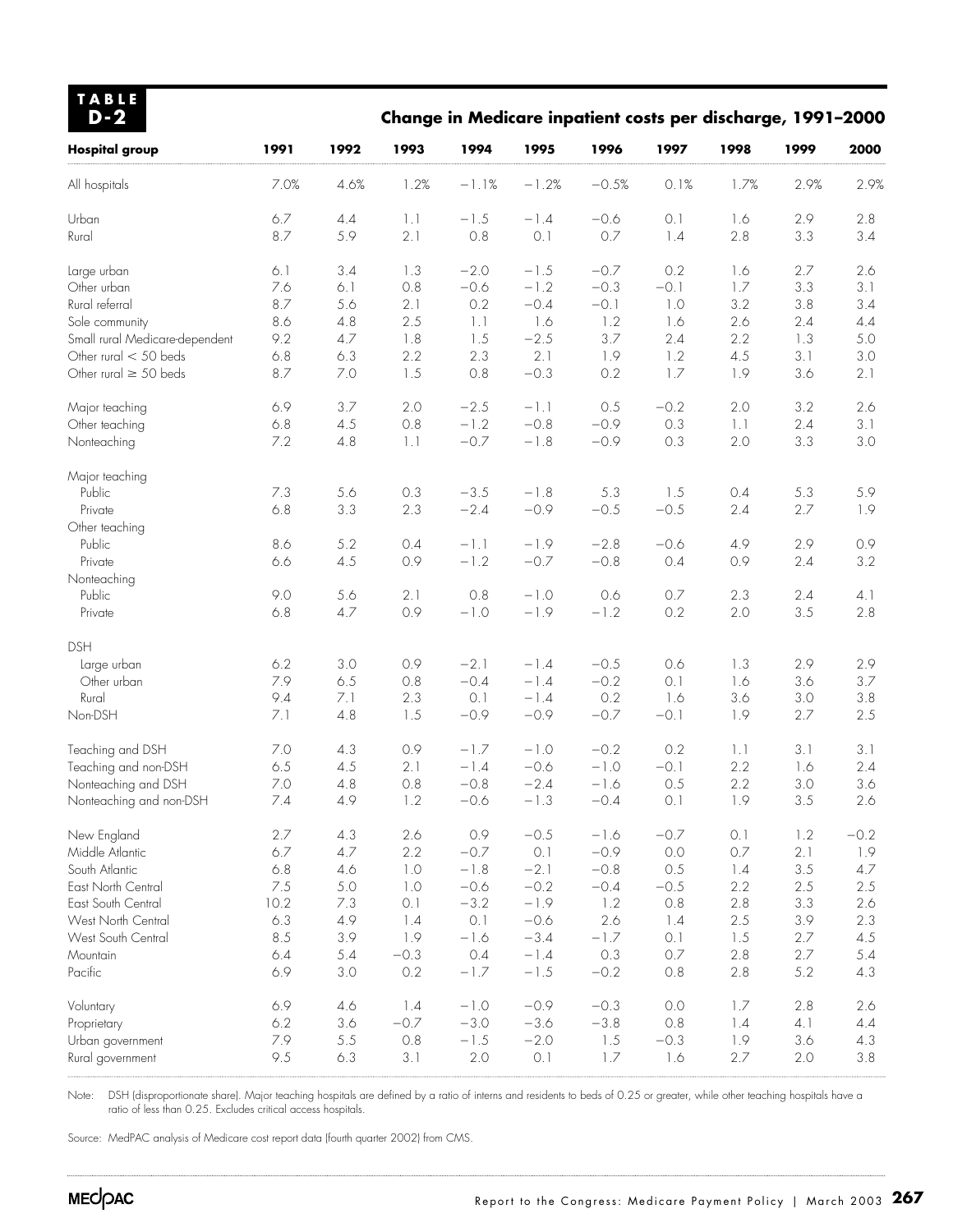| <b>TABLE</b><br>$D-3$          |                  |                  |         |                  |                  | Change in Medicare inpatient length of stay, 1991-2000 |                  |                  |                  |                  |
|--------------------------------|------------------|------------------|---------|------------------|------------------|--------------------------------------------------------|------------------|------------------|------------------|------------------|
| <b>Hospital group</b>          | 1991             | 1992             | 1993    | 1994             | 1995             | 1996                                                   | 1997             | 1998             | 1999             | 2000             |
| All hospitals                  | $-2.7%$          | $-3.3%$          | $-5.5%$ | $-6.0%$          | $-6.2%$          | $-5.6%$                                                | $-3.6%$          | $-2.2%$          | $-1.3%$          | $-1.9%$          |
| Urban                          | $-3.0$           | $-3.4$           | $-5.9$  | $-6.3$           | $-6.6$           | $-5.9$                                                 | $-3.7$           | $-2.2$           | $-1.2$           | $-1.9%$          |
| Rural                          | $-1.3$           | $-3.1$           | $-3.5$  | $-4.3$           | $-4.7$           | $-4.2$                                                 | $-3.2$           | $-2.2$           | $-1.6$           | $-2.3%$          |
| Large urban                    | $-3.4$           | $-3.8$           | $-5.7$  | $-6.7$           | $-6.4$           | $-5.9$                                                 | $-3.5$           | $-2.1$           | $-1.0$           | $-1.7$           |
| Other urban                    | $-2.3$           | $-2.8$           | $-6.0$  | $-5.8$           | $-6.7$           | $-5.9$                                                 | $-3.8$           | $-2.3$           | $-1.4$           | $-2.1$           |
| Rural referral                 | $-1.9$           | $-3.7$           | $-4.6$  | $-6.3$           | $-6.0$           | $-5.7$                                                 | $-3.5$           | $-1.7$           | $-1.8$           | $-1.6$           |
| Sole community                 | $-1.0$           | $-2.2$           | $-3.0$  | $-2.9$           | $-3.6$           | $-3.5$                                                 | $-3.0$           | $-2.7$           | $-1.4$           | $-2.4$           |
| Small rural Medicare-dependent | $-0.5$           | $-2.7$           | $-2.3$  | $-2.0$           | $-3.9$           | $-1.2$                                                 | $-1.3$           | $-2.3$           | $-3.0$           | $-1.8$           |
| Other rural $<$ 50 beds        | $-2.0$           | $-2.5$           | $-1.7$  | $-3.4$           | $-1.3$           | $-2.9$                                                 | $-2.8$           | $-3.3$           | $0.0$            | $-4.8$           |
| Other rural $\geq$ 50 beds     | $-1.1$           | $-3.2$           | $-3.2$  | $-3.6$           | $-5.2$           | $-3.8$                                                 | $-3.6$           | $-2.0$           | $-1.6$           | $-2.6$           |
| Major teaching                 | $-3.2$           | $-3.5$           | $-5.8$  | $-7.2$           | $-6.7$           | $-6.6$                                                 | $-4.5$           | $-2.4$           | $-0.9$           | $-1.5$           |
| Other teaching                 | $-3.0$           | $-3.4$           | $-6.2$  | $-6.3$           | $-6.3$           | $-6.0$                                                 | $-3.8$           | $-2.5$           | $-1.6$           | $-1.7$           |
| Nonteaching                    | $-2.3$           | $-3.4$           | $-4.9$  | $-5.4$           | $-6.1$           | $-5.0$                                                 | $-3.1$           | $-2.0$           | $-1.2$           | $-2.2$           |
| Major teaching                 |                  |                  |         |                  |                  |                                                        |                  |                  |                  |                  |
| Public                         | $-2.2$           | $-3.1$           | $-5.8$  | $-5.6$           | $-6.8$           | $-5.0$                                                 | $-2.4$           | $-4.3$           | $-0.5$           | $-1.6$           |
| Private                        | $-3.4$           | $-3.5$           | $-5.8$  | $-7.5$           | $-6.7$           | $-6.9$                                                 | $-4.9$           | $-2.0$           | $-1.0$           | $-1.5$           |
| Other teaching                 |                  |                  |         |                  |                  |                                                        |                  |                  |                  |                  |
| Public                         | $-3.6$           | $-2.0$           | $-7.5$  | $-6.2$           | $-6.8$           | $-7.4$                                                 | $-4.7$           | $-0.5$           | $-2.2$           | $-2.3$           |
| Private                        | $-3.0$           | $-3.5$           | $-6.1$  | $-6.3$           | $-6.3$           | $-5.9$                                                 | $-3.8$           | $-2.7$           | $-1.6$           | $-1.7$           |
| Nonteaching                    |                  |                  | $-3.5$  |                  |                  |                                                        |                  |                  |                  |                  |
| Public<br>Private              | $-0.9$<br>$-2.6$ | $-3.1$<br>$-3.4$ | $-5.1$  | $-3.5$<br>$-5.7$ | $-4.9$<br>$-6.3$ | $-3.9$<br>$-5.3$                                       | $-2.7$<br>$-3.2$ | $-2.1$<br>$-2.0$ | $-1.4$<br>$-1.1$ | $-1.6$<br>$-2.3$ |
| <b>DSH</b>                     |                  |                  |         |                  |                  |                                                        |                  |                  |                  |                  |
| Large urban                    | $-3.6$           | $-3.6$           | $-5.8$  | $-6.3$           | $-6.4$           | $-5.9$                                                 | $-3.5$           | $-2.3$           | $-1.0$           | $-1.2$           |
| Other urban                    | $-2.4$           | $-2.6$           | $-6.1$  | $-5.8$           | $-6.7$           | $-5.9$                                                 | $-3.7$           | $-2.3$           | $-1.3$           | $-1.9$           |
| Rural                          | $-1.2$           | $-2.8$           | $-3.5$  | $-4.4$           | $-5.6$           | $-5.4$                                                 | $-3.8$           | $-2.0$           | $-2.2$           | $-2.2$           |
| Non-DSH                        | $-2.3$           | $-3.6$           | $-5.1$  | $-6.0$           | $-5.9$           | $-5.3$                                                 | $-3.6$           | $-2.2$           | $-1.3$           | $-2.3$           |
| Teaching and DSH               | $-3.2$           | $-3.1$           | $-6.1$  | $-6.6$           | $-6.5$           | $-6.5$                                                 | $-4.0$           | $-2.5$           | $-1.4$           | $-1.5$           |
| Teaching and non-DSH           | $-2.7$           | $-3.9$           | $-5.9$  | $-6.7$           | $-6.3$           | $-5.7$                                                 | $-4.2$           | $-2.5$           | $-1.4$           | $-2.0$           |
| Nonteaching and DSH            | $-2.6$           | $-3.3$           | $-5.2$  | $-5.1$           | $-6.5$           | $-5.3$                                                 | $-3.1$           | $-2.0$           | $-1.0$           | $-1.8$           |
| Nonteaching and non-DSH        | $-2.2$           | $-3.5$           | $-4.6$  | $-5.6$           | $-5.8$           | $-4.9$                                                 | $-3.2$           | $-2.0$           | $-1.3$           | $-2.5$           |
| New England                    | $-7.8$           | $-4.3$           | $-5.4$  | $-7.5$           | $-8.6$           | $-7.8$                                                 | $-6.4$           | $-3.2$           | $-1.7$           | $-3.3$           |
| Middle Atlantic                | $-2.8$           | $-2.2$           | $-5.8$  | $-6.3$           | $-6.7$           | $-6.7$                                                 | $-4.9$           | $-3.6$           | $-1.5$           | $-2.3$           |
| South Atlantic                 | $-2.6$           | $-4.2$           | $-5.0$  | $-6.1$           | $-6.6$           | $-5.7$                                                 | $-3.2$           | $-2.1$           | $-1.5$           | $-0.9$           |
| East North Central             | $-2.8$           | $-3.9$           | $-6.0$  | $-6.5$           | $-5.8$           | $-6.1$                                                 | $-3.5$           | $-1.9$           | $-1.4$           | $-2.1$           |
| East South Central             | $-0.5$           | $-2.5$           | $-5.4$  | $-6.1$           | $-6.4$           | $-4.4$                                                 | $-3.7$           | $-1.7$           | $-1.5$           | $-2.5$           |
| West North Central             | $-2.7$           | $-3.8$           | $-5.6$  | $-4.9$           | $-5.0$           | $-3.0$                                                 | $-2.3$           | $-2.0$           | $-1.4$           | $-2.7$           |
| West South Central             | $-1.3$           | $-3.4$           | $-4.4$  | $-5.4$           | $-6.8$           | $-4.9$                                                 | $-2.7$           | $-1.7$           | $-1.0$           | $-1.4$           |
| Mountain                       | $-3.2$           | $-2.7$           | $-6.7$  | $-5.1$           | $-5.7$           | $-3.8$                                                 | $-1.7$           | $-1.7$           | $-0.6$           | $-1.6$           |
| Pacific                        | $-3.1$           | $-4.8$           | $-6.2$  | $-4.8$           | $-3.2$           | $-3.1$                                                 | $-0.4$           | $-0.1$           | 0.6              | 0.3              |
| Voluntary                      | $-2.9$           | $-3.4$           | $-5.6$  | $-6.3$           | $-6.3$           | $-5.7$                                                 | $-3.9$           | $-2.4$           | $-1.4$           | $-2.0$           |
| Proprietary                    | $-2.5$           | $-3.7$           | $-5.3$  | $-5.8$           | $-6.6$           | $-5.8$                                                 | $-2.6$           | $-1.3$           | $-0.2$           | $-1.2$           |
| Urban government               | $-2.2$           | $-2.8$           | $-5.8$  | $-5.3$           | $-6.6$           | $-5.3$                                                 | $-3.2$           | $-2.3$           | $-1.1$           | $-1.5$           |
| Rural government               | $-0.7$           | $-3.0$           | $-2.5$  | $-2.7$           | $-4.0$           | $-3.5$                                                 | $-2.7$           | $-2.1$           | $-1.8$           | $-2.0$           |
|                                |                  |                  |         |                  |                  |                                                        |                  |                  |                  |                  |

Note: DSH (disproportionate share). Major teaching hospitals are defined by a ratio of interns and residents to beds of 0.25 or greater, while other teaching hospitals have a ratio of less than 0.25. Excludes critical access hospitals.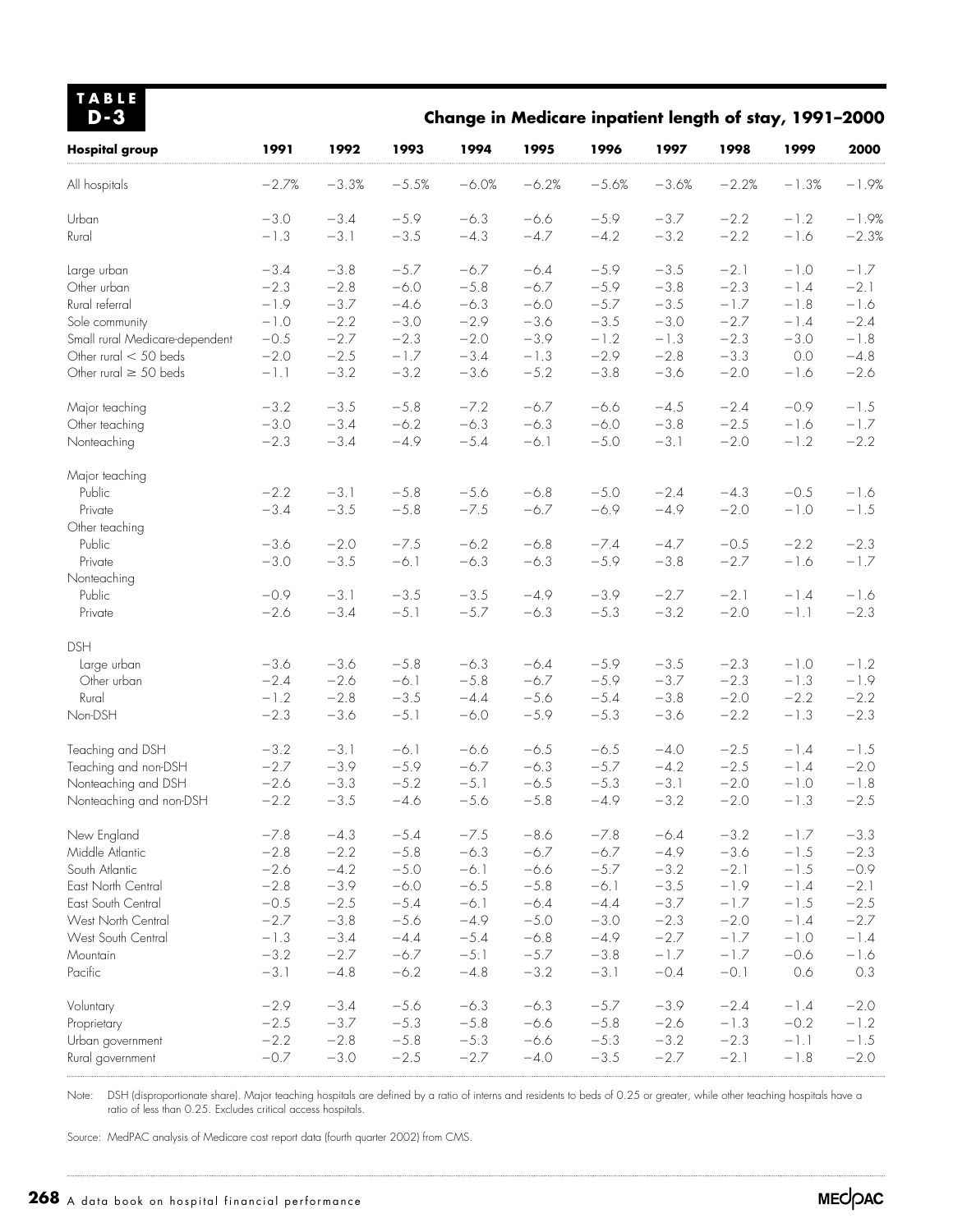### **Medicare inpatient margins excluding payments for direct graduate medical education, by hospital group, 1991–2000**

| <b>Hospital group</b>                                        | 1991                              | 1992                                | 1993                           | 1994                         | 1995                       | 1996                         | 1997                         | 1998                       | 1999                           | 2000                      |
|--------------------------------------------------------------|-----------------------------------|-------------------------------------|--------------------------------|------------------------------|----------------------------|------------------------------|------------------------------|----------------------------|--------------------------------|---------------------------|
| All hospitals                                                | $-2.4%$                           | $-0.9%$                             | 1.3%                           | 5.6%                         | 11.1%                      | 16.1%                        | 16.5%                        | 14.4%                      | 12.3%                          | 10.8%                     |
| Urban                                                        | $-2.2$                            | $-0.8$                              | 1.6                            | 6.4                          | 11.8                       | 16.9                         | 17.4                         | 15.6                       | 13.5                           | 12.1                      |
| Rural                                                        | $-3.7$                            | $-1.4$                              | $-0.5$                         | 0.6                          | 6.1                        | 10.7                         | 10.0                         | 6.3                        | 4.4                            | 2.7                       |
| Large urban                                                  | $-1.6$                            | 0.4                                 | 3.0                            | 8.6                          | 13.9                       | 19.1                         | 19.5                         | 17.9                       | 16.0                           | 14.6                      |
| Other urban                                                  | $-3.3$                            | $-2.9$                              | $-0.8$                         | 2.7                          | 8.3                        | 13.5                         | 14.3                         | 12.2                       | 9.8                            | 8.2                       |
| Rural referral                                               | $-3.7$                            | $-1.0$                              | $-1.1$                         | $0.0\,$                      | 5.8                        | 10.5                         | 10.0                         | 6.3                        | 4.8                            | 3.1                       |
| Sole community                                               | $-0.9$                            | 2.1                                 | 4.1                            | 5.2                          | 8.6                        | 12.9                         | 11.5                         | 8.0                        | 5.8                            | 3.8                       |
| Small rural Medicare-dependent                               | 1.2                               | 3.3                                 | 2.4                            | $-0.6$                       | 6.7                        | 10.9                         | 11.8                         | 10.3                       | 8.9                            | 5.9                       |
| Other rural $<$ 50 beds                                      | $-5.4$                            | $-4.2$                              | $-1.2$                         | $-0.8$                       | 4.5                        | 9.9                          | 9.9                          | 5.6                        | 3.9                            | 2.0                       |
| Other rural $\geq 50$ beds                                   | $-7.1$                            | $-5.7$                              | $-3.8$                         | $-1.8$                       | 4.6                        | 9.3                          | 8.3                          | 3.8                        | 1.3                            | 0.5                       |
| Major teaching                                               | 6.8                               | $8.7\,$                             | 10.9                           | 16.8                         | 21.5                       | 25.8                         | 25.9                         | 24.9                       | 23.1                           | 22.9                      |
| Other teaching                                               | $-2.8$                            | $-1.7$                              | 0.7                            | 4.8                          | 10.0                       | 15.0                         | 15.5                         | 13.8                       | 12.1                           | 10.2                      |
| Nonteaching                                                  | $-6.4$                            | $-5.0$                              | $-3.0$                         | 0.6                          | 6.6                        | 11.7                         | 12.4                         | 9.3                        | 6.7                            | 4.9                       |
| Major teaching<br>Public<br>Private<br>Other teaching        | 10.8<br>5.9                       | 11.4<br>8.2                         | 14.4<br>10.1                   | 21.0<br>15.8                 | 26.1<br>20.3               | 28.5<br>25.2                 | 28.7<br>25.2                 | 27.5<br>24.3               | 23.9<br>22.9                   | 21.0<br>23.3              |
| Public                                                       | $-1.5$                            | $-0.4$                              | 1.9                            | 4.9                          | 10.4                       | 14.3                         | 15.9                         | 11.0                       | 10.0                           | 7.9                       |
| Private                                                      | $-2.9$                            | $-1.7$                              | 0.7                            | 4.8                          | 10.1                       | 15.0                         | 15.5                         | 14.0                       | 12.3                           | 10.3                      |
| Nonteaching<br>Public<br>Private                             | $-6.3$<br>$-6.4$                  | $-5.1$<br>$-4.9$                    | $-3.5$<br>$-2.9$               | $-2.0$<br>1.0                | 3.9<br>7.1                 | 8.2<br>12.3                  | 7.9<br>13.2                  | 4.8<br>10.0                | 3.0<br>7.3                     | 0.2<br>5.7                |
| <b>DSH</b><br>Large urban<br>Other urban<br>Rural<br>Non-DSH | 2.2<br>$-1.4$<br>$-2.7$<br>$-6.7$ | 4.6<br>$-0.9$<br>$-1.1\,$<br>$-5.4$ | 7.7<br>1.2<br>$-0.4$<br>$-3.9$ | 13.6<br>4.8<br>0.1<br>$-0.4$ | 18.5<br>10.7<br>7.3<br>5.2 | 23.1<br>15.6<br>12.7<br>10.8 | 22.8<br>16.3<br>12.1<br>11.6 | 21.5<br>14.1<br>7.3<br>9.1 | 19.8<br>11.7<br>5.7<br>$7.0\,$ | 18.5<br>9.8<br>3.8<br>5.6 |
| Teaching and DSH                                             | 3.1                               | 4.7                                 | 7.4                            | 12.5                         | 17.3                       | 21.5                         | 21.5                         | 20.4                       | 18.4                           | 17.0                      |
| Teaching and non-DSH                                         | $-4.6$                            | $-3.2$                              | $-1.8$                         | 2.2                          | 7.7                        | 14.0                         | 14.6                         | 12.9                       | 11.7                           | 10.7                      |
| Nonteaching and DSH                                          | $-4.2$                            | $-2.5$                              | $-0.1$                         | 3.9                          | 10.3                       | 15.6                         | 15.8                         | 12.7                       | 10.3                           | 8.3                       |
| Nonteaching and non-DSH                                      | $-8.1$                            | $-7.0$                              | $-5.3$                         | $-2.2$                       | $3.5\,$                    | 8.4                          | 9.5                          | 6.3                        | 3.6                            | 2.0                       |
| New England                                                  | $-2.1$                            | 0.0                                 | 1.3                            | 5.3                          | 10.0                       | 17.3                         | 19.3                         | 17.6                       | 15.8                           | 16.8                      |
| Middle Atlantic                                              | 1.1                               | 2.3                                 | 4.5                            | 8.9                          | 12.7                       | 18.2                         | 19.1                         | 20.2                       | 19.8                           | 20.0                      |
| South Atlantic                                               | $-5.9$                            | $-4.3$                              | $-2.3$                         | 2.7                          | 9.5                        | 14.5                         | 15.5                         | 12.4                       | 10.0                           | 7.0                       |
| East North Central                                           | $-5.1$                            | $-3.4$                              | $-1.2$                         | 2.2                          | 7.1                        | 12.1                         | 13.3                         | 10.0                       | 7.8                            | 6.4                       |
| East South Central                                           | $-3.7$                            | $-4.4$                              | $-1.9$                         | 4.0                          | 11.2                       | 15.9                         | 15.2                         | 11.9                       | 10.4                           | 8.2                       |
| West North Central                                           | $-3.0$                            | $-2.7$                              | $-1.2$                         | 2.4                          | 7.1                        | 10.9                         | 10.3                         | 8.6                        | 6.3                            | 6.3                       |
| West South Central                                           | $-4.5$                            | $-2.3$                              | $-0.6$                         | 4.0                          | 11.4                       | 17.6                         | 17.0                         | 15.3                       | 12.1                           | 10.5                      |
| Mountain                                                     | 1.7                               | 3.4                                 | 6.5                            | 8.4                          | 13.1                       | 17.0                         | 16.6                         | 12.8                       | 9.4                            | 5.8                       |
| Pacific                                                      | 1.4                               | 4.3                                 | 7.9                            | 13.2                         | 18.9                       | 23.0                         | 21.6                         | 18.4                       | 15.3                           | 12.9                      |
| Voluntary                                                    | $-2.4$                            | $-1.0$                              | 1.0                            | 5.1                          | 10.1                       | 15.2                         | 15.9                         | 13.8                       | 11.9                           | 10.7                      |
| Proprietary                                                  | $-4.7$                            | $-2.4$                              | 1.2                            | 7.8                          | 15.5                       | 21.3                         | 20.7                         | 18.6                       | 15.7                           | 13.5                      |
| Urban government                                             | 1.5                               | 2.5                                 | 5.3                            | 1.3                          | 16.1                       | 19.6                         | 19.6                         | 17.5                       | 14.8                           | 12.1                      |
| Rural government                                             | $-4.6$                            | $-3.1$                              | $-2.2$                         | $-2.7$                       | 3.0                        | 7.4                          | 6.6                          | 3.0                        | 1.5                            | $-0.8$                    |

Note: DSH (disproportionate share). Major teaching hospitals are defined by a ratio of interns and residents to beds of 0.25 or greater, while other teaching hospitals have a ratio of less than 0.25. A margin is calculated as revenue minus costs divided by revenue; margins are based on Medicare-allowed costs. Medicare inpatient margin includes services covered by the inpatient prospective payment system. 2000 values are imputed for hospitals whose 2000 cost reports were not available (about 27 percent of observations). Excludes critical access hospitals.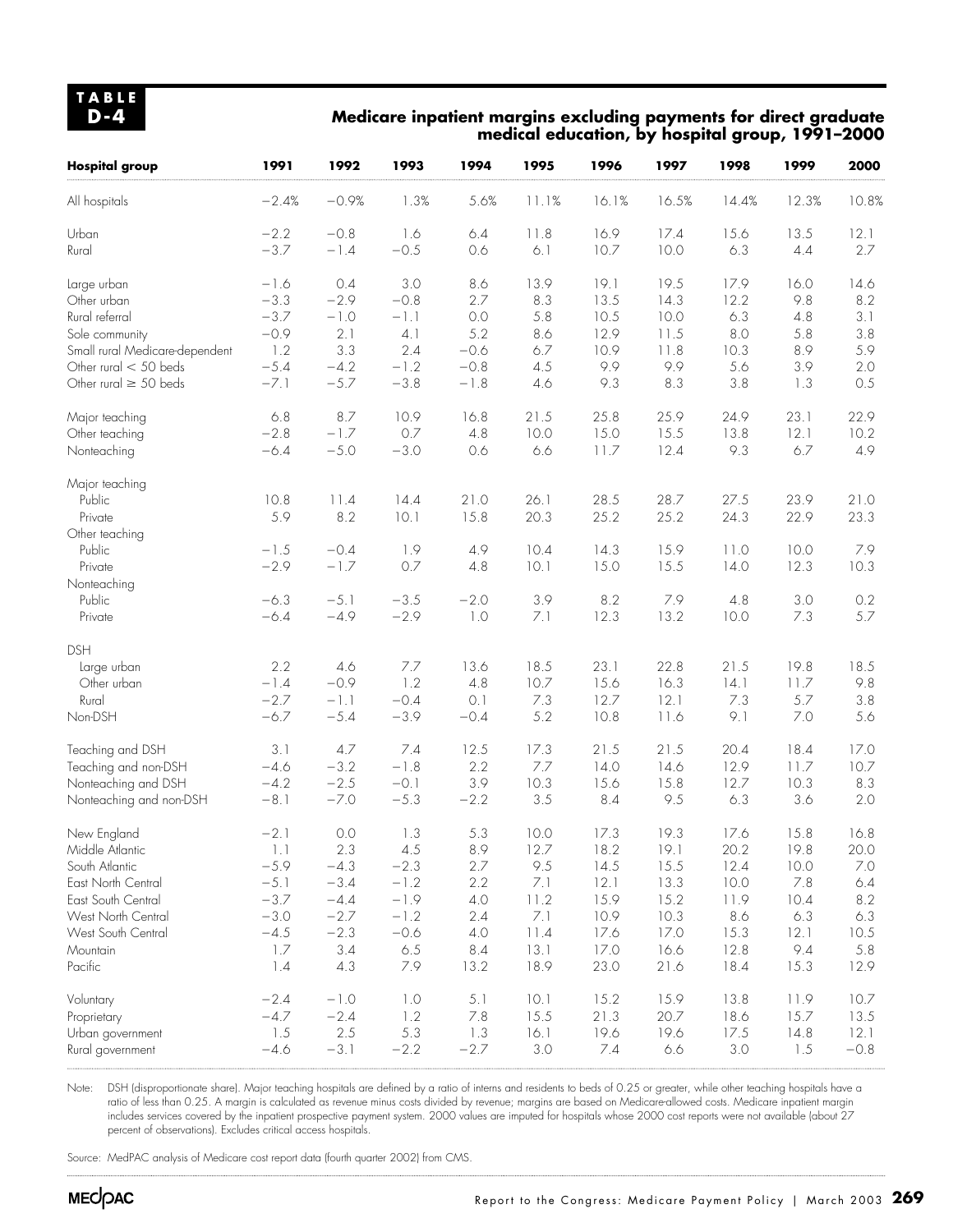#### **Distribution of Medicare inpatient margins excluding payments for direct graduate medical education, by hospital group, 2000**

|                                |                        | <b>Percentile</b> |         |        |       |       |                     |
|--------------------------------|------------------------|-------------------|---------|--------|-------|-------|---------------------|
| <b>Hospital group</b>          | Number of<br>hospitals | 10th              | 25th    | 50th   | 75th  | 90th  | negative<br>margins |
| All hospitals                  | 4,124                  | $-17.2%$          | $-5.5%$ | 6.0%   | 16.7% | 26.9% | 36.3%               |
| Urban                          | 2,458                  | $-13.7$           | $-2.7$  | 7.8    | 17.9  | 27.8  | 31.2                |
| Rural                          | 1,666                  | $-22.4$           | $-9.0$  | 2.9    | 14.4  | 24.6  | 43.7                |
| Large urban                    | 1,405                  | $-12.5$           | $-1.0$  | 10.1   | 20.8  | 29.6  | 27.3                |
| Other urban                    | 1,053                  | $-14.9$           | $-5.0$  | 5.0    | 14.0  | 22.8  | 36.4                |
| Rural referral                 | 222                    | $-13.2$           | $-6.9$  | 1.9    | 11.8  | 19.1  | 44.6                |
| Sole community                 | 515                    | $-21.7$           | $-8.2$  | 4.8    | 17.2  | 28.6  | 39.8                |
| Small rural Medicare-dependent | 221                    | $-18.9$           | $-6.0$  | 7.4    | 17.0  | 27.1  | 35.7                |
| Other rural $<$ 50 beds        | 354                    | $-29.8$           | $-12.9$ | 2.3    | 15.6  | 24.8  | 46.6                |
| Other rural $\geq$ 50 beds     | 354                    | $-24.4$           | $-9.9$  | $-0.2$ | 9.2   | 19.1  | 50.8                |
| Major teaching                 | 280                    | 5.4               | 15.0    | 23.2   | 31.4  | 38.9  | 5.7                 |
| Other teaching                 | 755                    | $-7.3$            | 1.6     | 9.4    | 18.1  | 27.3  | 21.9                |
| Nonteaching                    | 3,089                  | $-20.4$           | $-8.0$  | 3.4    | 14.1  | 23.7  | 42.5                |
| Major teaching                 |                        |                   |         |        |       |       |                     |
| Public                         | 76                     | 5.9               | 13.4    | 22.2   | 30.5  | 37.2  | 3.9                 |
| Private                        | 204                    | 5.1               | 15.2    | 23.8   | 31.5  | 39.1  | 6.4                 |
| Other teaching                 |                        |                   |         |        |       |       |                     |
| Public                         | 57                     | $-21.1$           | $-3.8$  | 6.8    | 14.6  | 21.6  | 35.1                |
| Private                        | 698                    | $-6.8$            | 1.8     | 9.5    | 18.3  | 27.6  | 20.8                |
| Nonteaching                    |                        |                   |         |        |       |       |                     |
| Public                         | 813                    | $-25.2$           | $-10.5$ | 1.1    | 13.4  | 23.6  | 47.2                |
| Private                        | 2,276                  | $-18.3$           | $-6.8$  | 4.0    | 14.3  | 23.8  | 40.9                |
| <b>DSH</b>                     |                        |                   |         |        |       |       |                     |
| Large urban                    | 748                    | $-4.2$            | 6.1     | 15.9   | 25.6  | 34.2  | 15.2                |
| Other urban                    | 579                    | $-9.5$            | $-1.2$  | 8.0    | 16.2  | 25.6  | 27.1                |
| Rural                          | 375                    | $-21.0$           | $-6.8$  | 5.5    | 18.8  | 28.5  | 37.6                |
| Non-DSH                        | 2,422                  | $-21.6$           | $-8.8$  | 2.3    | 12.6  | 21.7  | 44.7                |
| Teaching and DSH               | 683                    | $-2.7$            | 6.4     | 15.7   | 25.7  | 34.5  | 12.3                |
| Teaching and non-DSH           | 352                    | $-10.8$           | $-1.3$  | 7.7    | 16.9  | 25.6  | 27.6                |
| Nonteaching and DSH            | 1,019                  | $-13.7$           | $-3.7$  | 7.5    | 18.3  | 27.2  | 32.2                |
| Nonteaching and non-DSH        | 2,070                  | $-23.0$           | $-9.9$  | 0.9    | 11.8  | 21.2  | 47.6                |
| New England                    | 172                    | $-17.9$           | $-6.7$  | 8.2    | 21.2  | 28.8  | 33.1                |
| Middle Atlantic                | 467                    | $-8.6$            | 1.8     | 12.2   | 24.1  | 35.4  | 20.6                |
| South Atlantic                 | 598                    | $-14.9$           | $-4.4$  | 4.4    | 14.0  | 21.6  | 37.5                |
| East North Central             | 652                    | $-23.1$           | $-11.2$ | $-0.2$ | 10.8  | 19.8  | 50.5                |
| East South Central             | 386                    | $-11.4$           | $-1.0$  | 9.2    | 19.7  | 27.8  | 27.5                |
| West North Central             | 499                    | $-19.9$           | $-9.5$  | 1.5    | 11.8  | 20.9  | 47.9                |
| West South Central             | 569                    | $-16.2$           | $-3.7$  | 8.4    | 18.8  | 28.7  | 32.0                |
| Mountain                       | 267                    | $-23.5$           | $-7.4$  | 3.9    | 16.0  | 25.0  | 41.6                |
| Pacific                        | 514                    | $-17.1$           | $-3.7$  | 9.0    | 19.5  | 29.6  | 29.4                |
| Voluntary                      | 2,520                  | $-15.4$           | $-5.1$  | 5.7    | 16.0  | 26.0  | 36.3                |
| Proprietary                    | 658                    | $-11.5$           | $-0.7$  | 10.1   | 20.2  | 29.5  | 26.4                |
| Urban government               | 312                    | $-17.4$           | $-5.5$  | 7.9    | 18.7  | 29.6  | 34.0                |
| Rural government               | 634                    | $-26.9$           | $-10.8$ | 0.9    | 13.4  | 23.9  | 47.5                |
|                                |                        |                   |         |        |       |       |                     |

Note: DSH (disproportionate share). Major teaching hospitals are defined by a ratio of interns and residents to beds of 0.25 or greater, while other teaching hospitals have a ratio of less than 0.25. A margin is calculated as revenue minus costs divided by revenue; margins are based on Medicare-allowed costs. Medicare inpatient margin includes services covered by the inpatient prospective payment system. Data are imputed for hospitals whose 2000 cost reports were not available (about 27 percent of observations). Excludes critical access hospitals.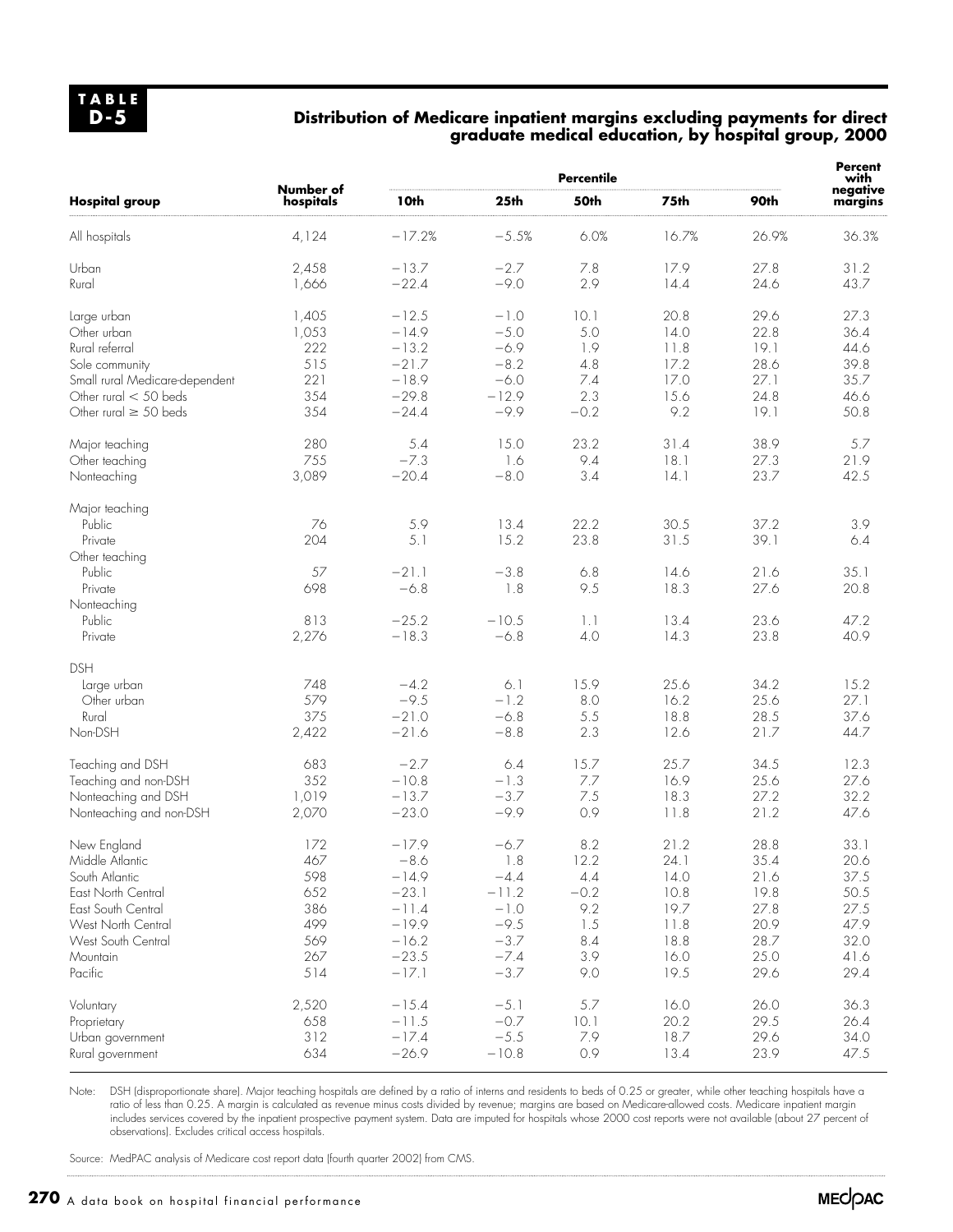#### **Medicare outpatient margins excluding payments for direct graduate medical education, by hospital group, 1996–2000**

| <b>Hospital group</b>                                        | 1996                                 | 1997                                 | 1998                                     | 1999                                     | 2000                                     |
|--------------------------------------------------------------|--------------------------------------|--------------------------------------|------------------------------------------|------------------------------------------|------------------------------------------|
| All hospitals                                                | $-7.6%$                              | $-6.7%$                              | $-16.1%$                                 | $-16.4%$                                 | $-13.7%$                                 |
| Urban                                                        | $-7.9$                               | $-6.9$                               | $-16.2$                                  | $-16.5$                                  | $-13.6$                                  |
| Rural                                                        | $-6.4$                               | $-5.9$                               | $-15.7$                                  | $-16.1$                                  | $-13.9$                                  |
| Large urban                                                  | $-8.3$                               | $-7.1$                               | $-16.9$                                  | $-16.7$                                  | $-13.9$                                  |
| Other urban                                                  | $-7.4$                               | $-6.6$                               | $-15.3$                                  | $-16.2$                                  | $-13.3$                                  |
| Rural referral                                               | $-5.4$                               | $-5.1$                               | $-14.4$                                  | $-14.4$                                  | $-11.1$                                  |
| Sole community                                               | $-4.3$                               | $-2.8$                               | $-13.7$                                  | $-14.3$                                  | $-12.0$                                  |
| Small rural Medicare-dependent                               | $-9.6$                               | $-8.8$                               | $-18.4$                                  | $-18.3$                                  | $-17.5$                                  |
| Other rural $<$ 50 beds                                      | $-10.1$                              | $-9.4$                               | $-18.6$                                  | $-20.0$                                  | $-19.9$                                  |
| Other rural $\geq$ 50 beds                                   | $-7.8$                               | $-7.5$                               | $-17.8$                                  | $-18.3$                                  | $-17.2$                                  |
| Major teaching                                               | $-10.5$                              | $-10.0$                              | $-19.3$                                  | $-18.3$                                  | $-17.8$                                  |
| Other teaching                                               | $-6.9$                               | $-6.4$                               | $-15.0$                                  | $-15.3$                                  | $-12.0$                                  |
| Nonteaching                                                  | $-7.0$                               | $-5.7$                               | $-15.6$                                  | $-16.4$                                  | $-13.2$                                  |
| Major teaching<br>Public<br>Private<br>Other teaching        | $-12.6$<br>$-10.0$                   | $-13.1$<br>$-9.3$                    | $-20.3$<br>$-19.0$                       | $-19.3$<br>$-18.0$                       | $-21.8$<br>$-16.9$                       |
| Public                                                       | $-7.9$                               | $-7.5$                               | $-13.8$                                  | $-14.5$                                  | $-15.4$                                  |
| Private                                                      | $-6.9$                               | $-6.3$                               | $-15.1$                                  | $-15.4$                                  | $-11.8$                                  |
| Nonteaching<br>Public<br>Private                             | $-7.1$<br>$-7.0$                     | $-7.5$<br>$-5.3$                     | $-16.4$<br>$-15.5$                       | $-16.2$<br>$-16.4$                       | $-16.1$<br>$-12.6$                       |
| <b>DSH</b><br>Large urban<br>Other urban<br>Rural<br>Non-DSH | $-8.8$<br>$-7.5$<br>$-5.4$<br>$-7.2$ | $-8.0$<br>$-6.6$<br>$-4.0$<br>$-6.2$ | $-17.6$<br>$-15.7$<br>$-16.0$<br>$-15.4$ | $-17.2$<br>$-16.5$<br>$-16.8$<br>$-15.9$ | $-15.5$<br>$-13.7$<br>$-16.0$<br>$-12.4$ |
| Teaching and DSH                                             | $-8.8$                               | $-8.4$                               | $-17.2$                                  | $-17.0$                                  | $-15.5$                                  |
| Teaching and non-DSH                                         | $-7.1$                               | $-6.4$                               | $-15.4$                                  | $-15.3$                                  | $-11.5$                                  |
| Nonteaching and DSH                                          | $-6.6$                               | $-5.1$                               | $-15.9$                                  | $-16.7$                                  | $-13.6$                                  |
| Nonteaching and non-DSH                                      | $-7.2$                               | $-6.1$                               | $-15.4$                                  | $-16.2$                                  | $-13.0$                                  |
| New England                                                  | $-7.8$                               | $-7.4$                               | $-14.9$                                  | $-14.6$                                  | $-13.0$                                  |
| Middle Atlantic                                              | $-10.6$                              | $-9.2$                               | $-18.0$                                  | $-17.4$                                  | $-13.0$                                  |
| South Atlantic                                               | $-6.3$                               | $-5.3$                               | $-13.8$                                  | $-14.6$                                  | $-13.1$                                  |
| East North Central                                           | $-7.8$                               | $-7.9$                               | $-17.4$                                  | $-17.8$                                  | $-15.6$                                  |
| East South Central                                           | -6.6                                 | $-6.4$                               | $-16.9$                                  | $-18.4$                                  | -16.4                                    |
| West North Central                                           | $-6.5$                               | $-5.6$                               | $-14.2$                                  | $-14.2$                                  | $-12.7$                                  |
| West South Central                                           | $-7.0$                               | $-4.3$                               | $-14.8$                                  | $-16.2$                                  | $-14.0$                                  |
| Mountain                                                     | $-6.1$                               | $-4.3$                               | $-13.9$                                  | $-13.7$                                  | $-11.2$                                  |
| Pacific                                                      | $-7.9$                               | $-6.6$                               | $-18.4$                                  | $-18.4$                                  | $-12.6$                                  |
| Voluntary                                                    | $-7.6$                               | $-6.6$                               | $-16.0$                                  | $-16.1$                                  | $-13.0$                                  |
| Proprietary                                                  | $-6.5$                               | $-4.3$                               | $-15.5$                                  | $-17.8$                                  | $-14.0$                                  |
| Urban government                                             | $-9.7$                               | $-9.7$                               | $-17.5$                                  | $-17.3$                                  | $-18.1$                                  |
| Rural government                                             | $-6.9$                               | $-7.6$                               | $-16.8$                                  | $-16.2$                                  | $-16.5$                                  |

Note: DSH (disproportionate share). Major teaching hospitals are defined by a ratio of interns and residents to beds of 0.25 or greater, while other teaching hospitals have a ratio of less than 0.25. A margin is calculated as revenue minus costs divided by revenue; margins are based on Medicare-allowed costs. 2000 values were imputed for hospitals whose 2000 cost reports were not available (about 27 percent of observations). Excludes critical access hospitals.

Source: MedPAC analysis of Medicare cost report data (fourth quarter 2002 for 1996, 1998–2000 data; fourth quarter 1999 for 1997 data) from CMS.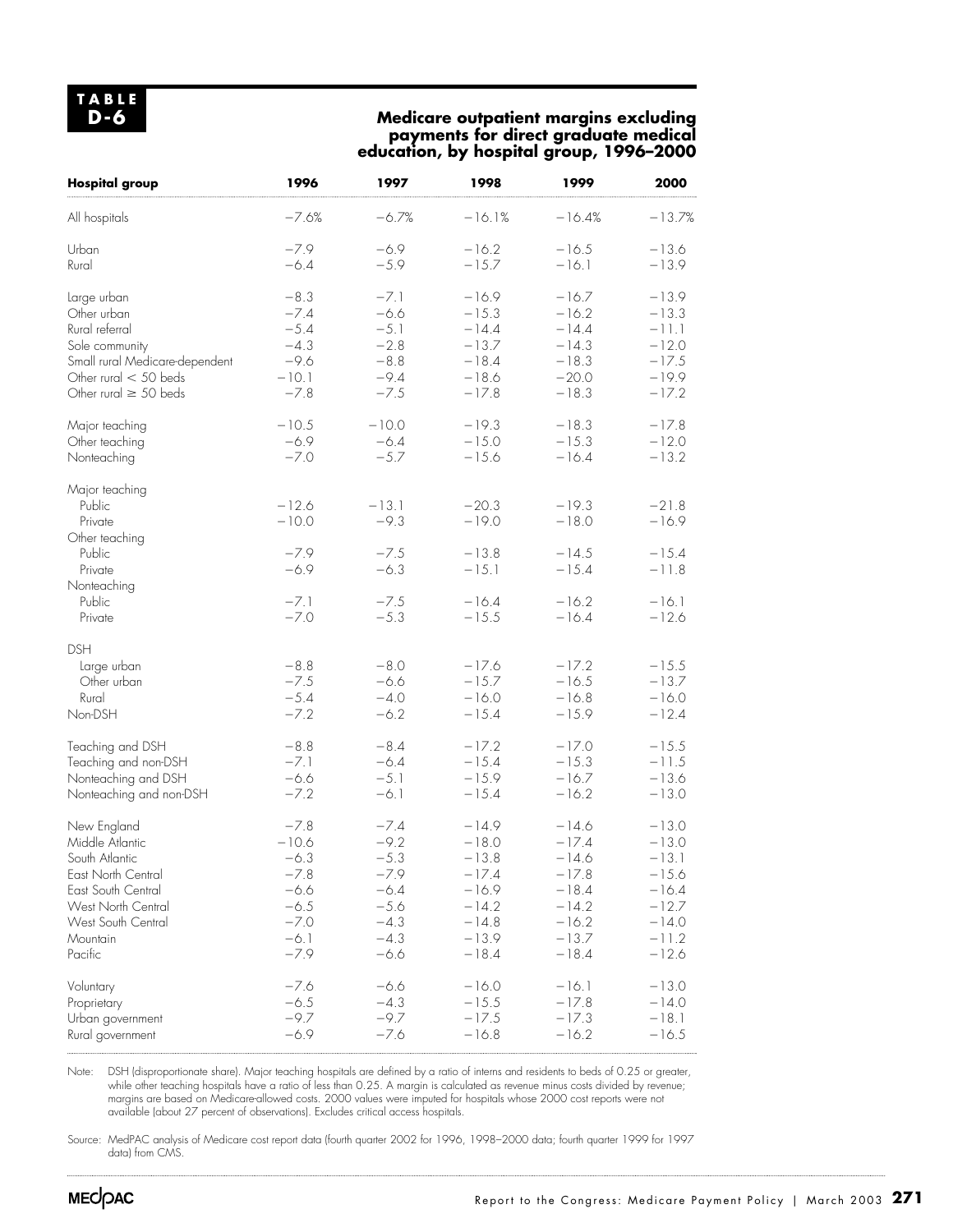#### **Distribution of Medicare outpatient margins excluding payments for direct graduate medical education, by hospital group, 2000**

|                                |                        |          | <b>Percent</b><br>with |          |         |                  |                     |
|--------------------------------|------------------------|----------|------------------------|----------|---------|------------------|---------------------|
| <b>Hospital group</b>          | Number of<br>hospitals | 10th     | 25th                   | 50th     | 75th    | 90th             | negative<br>margins |
| All hospitals                  | 3,897                  | $-31.6%$ | $-22.8%$               | $-15.3%$ | $-8.6%$ | $-1.3%$          | 91.7%               |
| Urban                          | 2,346                  | $-31.7$  | $-22.4$                | $-14.4$  | $-7.2$  | 0.3              | 89.8                |
| Rural                          | 1,551                  | $-31.2$  | $-23.5$                | $-16.7$  | $-10.3$ | $-4.1$           | 94.5                |
| Large urban                    | 1,351                  | $-32.0$  | $-22.3$                | $-14.0$  | $-6.8$  | 1.0              | 88.7                |
| Other urban                    | 995                    | $-31.5$  | $-22.5$                | $-14.5$  | $-7.6$  | $-1.0$           | 91.2                |
| Rural referral                 | 207                    | $-24.6$  | $-18.0$                | $-11.6$  | $-6.7$  | 1.0              | 89.4                |
| Sole community                 | 488                    | $-27.9$  | $-20.5$                | $-14.3$  | $-8.9$  | $-3.4$           | 93.0                |
| Small rural Medicare-dependent | 204                    | $-33.6$  | $-27.0$                | $-19.2$  | $-12.8$ | $-8.0$           | 96.6                |
| Other rural $<$ 50 beds        | 331                    | $-36.7$  | $-26.6$                | $-20.3$  | $-14.6$ | $-7.5$           | 97.3                |
| Other rural $\geq$ 50 beds     | 321                    | $-31.2$  | $-24.3$                | $-18.0$  | $-12.3$ | $-6.0$           | 96.0                |
| Major teaching                 | 253                    | $-34.5$  | $-25.4$                | $-16.9$  | $-9.7$  | $-1.1$           | 92.9                |
| Other teaching                 | 718                    | $-29.6$  | $-20.1$                | $-13.0$  | $-6.3$  | 0.9              | 88.4                |
| Nonteaching                    | 2,926                  | $-31.7$  | $-23.2$                | $-15.8$  | $-9.1$  | $-2.1$           | 92.3                |
| Major teaching                 |                        |          |                        |          |         |                  |                     |
| Public                         | 55                     | $-51.6$  | $-29.3$                | $-15.8$  | $-8.0$  | $-0.8$           | 92.7                |
| Private                        | 198                    | $-31.7$  | $-25.2$                | $-16.9$  | $-9.8$  | $-1.3$           | 92.9                |
| Other teaching                 |                        |          |                        |          |         |                  |                     |
| Public                         | 44                     | $-31.0$  | $-21.8$                | $-14.6$  | $-9.2$  | $-1.2$           | 90.9                |
| Private                        | 674                    | $-29.5$  | $-20.0$                | $-12.9$  | $-6.2$  | 0.9              | 88.3                |
| Nonteaching                    |                        |          |                        |          |         |                  |                     |
| Public                         | 761                    | $-36.1$  | $-25.1$                | $-18.1$  | $-11.0$ | $-5.1$           | 96.3                |
| Private                        | 2,165                  | $-30.6$  | $-22.3$                | $-15.0$  | $-8.4$  | $-1.0$           | 90.9                |
| <b>DSH</b>                     |                        |          |                        |          |         |                  |                     |
| Large urban                    | 702                    | $-33.7$  | $-23.1$                | $-14.7$  | $-7.3$  | 1.2              | 88.7                |
| Other urban                    | 545                    | $-29.8$  | $-21.6$                | $-14.6$  | $-8.3$  | $-1.2$           | 91.2                |
| Rural                          | 338                    | $-32.4$  | $-24.2$                | $-16.7$  | $-10.7$ | $-5.2$           | 95.6                |
| Non-DSH                        | 2,312                  | $-31.4$  | $-22.8$                | $-15.5$  | $-8.6$  | $-1.5$           | 92.1                |
| Teaching and DSH               | 631                    | $-31.3$  | $-22.2$                | $-14.7$  | $-7.8$  | $-0.8$           | 91.3                |
| Teaching and non-DSH           | 340                    | $-31.0$  | $-20.3$                | $-12.0$  | $-4.6$  | 2.7              | 86.5                |
| Nonteaching and DSH            | 954                    | $-32.6$  | $-23.6$                | $-15.3$  | $-8.8$  | $-1.2$           | 90.9                |
| Nonteaching and non-DSH        | 1,972                  | $-31.4$  | $-23.0$                | $-16.0$  | $-9.2$  | $-2.5$           | 93.1                |
| New England                    | 172                    | $-25.2$  | $-18.1$                | $-13.8$  | $-8.2$  | $-4.0$           | 95.3                |
| Middle Atlantic                | 452                    | $-29.2$  | $-20.3$                | $-11.0$  | $-1.4$  | 6.4              | 78.5                |
| South Atlantic                 | 586                    | $-29.2$  | $-21.5$                | $-15.3$  | $-9.1$  | $-3.3$           | 94.9                |
| East North Central             | 638                    | $-32.3$  | $-24.5$                | $-16.8$  | $-10.0$ | $-1.9$           | 92.5                |
| East South Central             | 303                    | $-35.6$  | $-24.5$                | $-17.9$  | $-10.6$ | $-5.0$           | 96.0                |
| West North Central             | 444                    | $-29.0$  | $-21.4$                | $-15.6$  | $-9.3$  | $-3.4$           | 94.6                |
| West South Central             | 544                    | $-34.3$  | $-23.8$                | $-15.2$  | $-9.4$  | $-3.3$           | 94.9                |
| Mountain                       | 261                    | $-29.2$  | $-21.1$                | $-14.0$  | $-7.5$  | $-1.0$           | 91.2                |
| Pacific                        | 497                    | $-37.4$  | $-25.1$                | $-15.8$  | $-8.5$  | $\overline{1.0}$ | 88.9                |
| Voluntary                      | 2,410                  | $-29.5$  | $-21.1$                | $-14.4$  | $-7.5$  | 0.3              | 89.7                |
| Proprietary                    | 627                    | $-35.2$  | $-25.1$                | $-16.0$  | $-8.8$  | $-3.0$           | 93.5                |
| Urban government               | 272                    | $-39.4$  | $-26.3$                | $-16.9$  | $-8.8$  | $-1.6$           | 92.6                |
| Rural government               | 586                    | $-34.3$  | $-24.6$                | $-18.1$  | $-11.6$ | $-6.7$           | 97.3                |
|                                |                        |          |                        |          |         |                  |                     |

Note: DSH (disproportionate share). Major teaching hospitals are defined by a ratio of interns and residents to beds of 0.25 or greater, while other teaching hospitals have a ratio of less than 0.25. A margin is calculated as revenue minus costs divided by revenue; margins are based on Medicare-allowed costs. Data are imputed for hospitals whose 2000 cost reports were not available (about 27 percent of observations). Excludes critical access hospitals.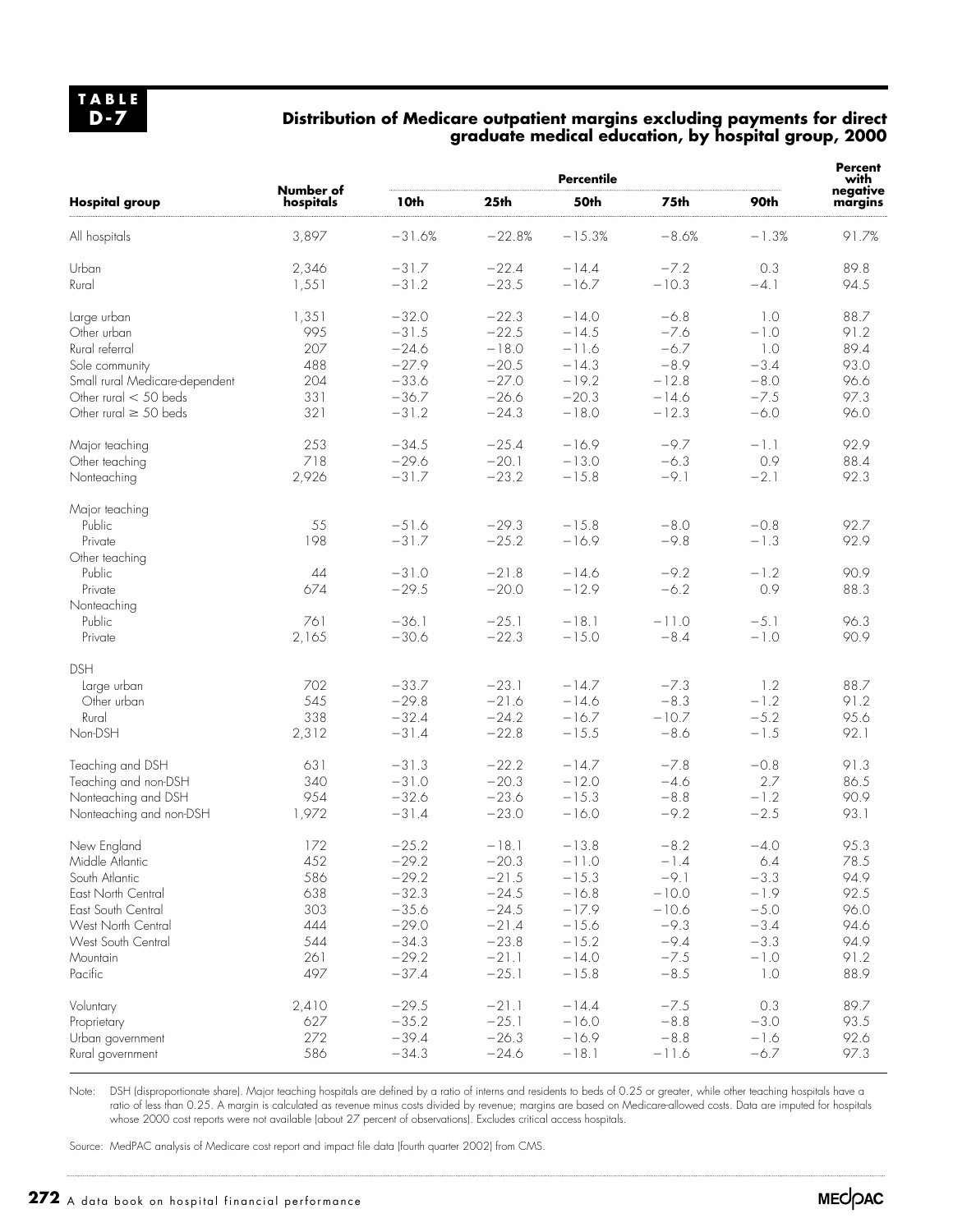## **Hospital-based Medicare skilled nursing facility margins excluding graduate medical education, by hospital group, 1996–2000**

| All hospitals<br>$-10.2%$<br>$-12.0%$<br>$-25.3%$<br>$-56.0%$<br>$-57.3%$<br>Urban<br>$-10.2$<br>$-12.2$<br>$-25.4$<br>$-54.9$<br>$-56.7$<br>Rural<br>$-10.6$<br>$-11.0$<br>$-24.6$<br>$-60.8$<br>$-60.0$<br>$-9.9$<br>$-12.3$<br>$-23.9$<br>$-51.4$<br>$-53.2$<br>Large urban<br>Other urban<br>$-10.7$<br>$-12.2$<br>$-60.1$<br>$-62.2$<br>$-27.8$<br>$-9.0$<br>$-9.7$<br>$-68.9$<br>$-71.1$<br>Rural referral<br>$-26.2$<br>$-13.6$<br>$-13.6$<br>$-49.8$<br>$-51.0$<br>Sole community<br>$-25.8$<br>$-58.8$<br>Small rural Medicare-dependent<br>$-15.6$<br>$-15.6$<br>$-36.8$<br>$-63.0$<br>$-7.6$<br>$-32.1$<br>$-19.3$<br>Other rural $<$ 50 beds<br>$-8.8$<br>$-20.3$<br>Other rural $\geq$ 50 beds<br>$-10.9$<br>$-11.0$<br>$-19.4$<br>$-65.4$<br>$-64.4$<br>$-10.4$<br>$-11.2$<br>$-23.4$<br>$-58.6$<br>Major teaching<br>$-57.2$<br>$-12.8$<br>$-27.6$<br>$-54.4$<br>$-10.5$<br>$-55.2$<br>Other teaching<br>$-24.4$<br>$-56.4$<br>$-10.1$<br>$-11.7$<br>$-58.5$<br>Nonteaching<br>Major teaching<br>Public<br>$-6.4$<br>$-15.4$<br>$-20.2$<br>$-88.5$<br>$-100.2$<br>$-10.7$<br>Private<br>$-10.8$<br>$-23.7$<br>$-56.4$<br>$-53.9$<br>Other teaching<br>$-55.9$<br>Public<br>$-7.6$<br>$-9.7$<br>$-25.5$<br>$-71.6$<br>$-10.6$<br>$-13.0$<br>$-54.4$<br>Private<br>$-27.7$<br>$-54.5$<br>Nonteaching<br>Public<br>$-58.3$<br>$-11.5$<br>$-10.5$<br>$-23.3$<br>$-60.7$<br>$-9.9$<br>$-24.6$<br>$-56.1$<br>$-11.9$<br>$-58.1$<br>Private<br><b>DSH</b><br>Large urban<br>$-10.6$<br>$-12.6$<br>$-23.2$<br>$-51.4$<br>$-52.6$<br>Other urban<br>$-11.0$<br>$-13.1$<br>$-29.0$<br>$-58.9$<br>$-62.2$<br>$-8.4$<br>$-9.3$<br>$-19.7$<br>$-70.0$<br>$-65.1$<br>Rural<br>$-11.4$<br>Non-DSH<br>$-9.8$<br>$-25.5$<br>$-56.1$<br>$-57.3$<br>Teaching and DSH<br>$-12.8$<br>$-26.6$<br>$-55.6$<br>$-55.9$<br>$-11.3$<br>$-54.5$<br>$-55.0$<br>Teaching and non-DSH<br>$-8.8$<br>$-11.9$<br>$-26.9$<br>$-56.0$<br>Nonteaching and DSH<br>$-9.9$<br>$-12.2$<br>$-23.7$<br>$-58.9$<br>$-25.0$<br>$-10.3$<br>$-11.2$<br>$-56.7$<br>$-58.2$<br>Nonteaching and non-DSH<br>$-19.2$<br>$-20.9$<br>$-30.5$<br>$-56.4$<br>$-60.4$<br>New England<br>Middle Atlantic<br>$-6.8$<br>$-6.2$<br>$-33.1$<br>$-47.2$<br>$-36.7$<br>South Atlantic<br>$-7.2$<br>$-10.6$<br>$-21.7$<br>$-60.7$<br>$-63.8$<br>East North Central<br>$-23.6$<br>$-10.3$<br>$-12.7$<br>$-63.9$<br>$-67.5$<br>$-7.1$<br>$-25.9$<br>$-4.7$<br>$-62.3$<br>$-66.6$<br>East South Central<br>$-13.7$<br>$-14.8$<br>$-24.4$<br>$-58.1$<br>$-54.5$<br>West North Central<br>$-14.2$<br>$-25.8$<br>$-58.0$<br>$-64.7$<br>West South Central<br>$-11.7$<br>$-10.1$<br>$-11.7$<br>$-29.8$<br>$-53.9$<br>$-56.9$<br>Mountain<br>Pacific<br>$-11.3$<br>$-22.8$<br>$-12.8$<br>$-42.7$<br>$-48.2$<br>$-12.0$<br>$-56.4$<br>Voluntary<br>$-10.6$<br>$-26.7$<br>$-56.7$<br>$-8.6$<br>$-12.8$<br>$-20.8$<br>$-51.5$<br>$-55.6$<br>Proprietary<br>$-10.1$<br>$-12.2$<br>$-26.0$<br>$-57.1$<br>$-65.7$<br>Urban government<br>$-19.5$<br>$-11.6$<br>$-8.6$<br>$-63.7$<br>$-62.0$<br>Rural government | <b>Hospital group</b> | 1996 | 1997 | 1998 | 1999 | 2000 |
|-------------------------------------------------------------------------------------------------------------------------------------------------------------------------------------------------------------------------------------------------------------------------------------------------------------------------------------------------------------------------------------------------------------------------------------------------------------------------------------------------------------------------------------------------------------------------------------------------------------------------------------------------------------------------------------------------------------------------------------------------------------------------------------------------------------------------------------------------------------------------------------------------------------------------------------------------------------------------------------------------------------------------------------------------------------------------------------------------------------------------------------------------------------------------------------------------------------------------------------------------------------------------------------------------------------------------------------------------------------------------------------------------------------------------------------------------------------------------------------------------------------------------------------------------------------------------------------------------------------------------------------------------------------------------------------------------------------------------------------------------------------------------------------------------------------------------------------------------------------------------------------------------------------------------------------------------------------------------------------------------------------------------------------------------------------------------------------------------------------------------------------------------------------------------------------------------------------------------------------------------------------------------------------------------------------------------------------------------------------------------------------------------------------------------------------------------------------------------------------------------------------------------------------------------------------------------------------------------------------------------------------------------------------------------------------------------------------------------------------------------------------------------------------------------------------------------------------------------------------------------------------------------------------------------------------------------------------------------------------------------------------------------------------------------|-----------------------|------|------|------|------|------|
|                                                                                                                                                                                                                                                                                                                                                                                                                                                                                                                                                                                                                                                                                                                                                                                                                                                                                                                                                                                                                                                                                                                                                                                                                                                                                                                                                                                                                                                                                                                                                                                                                                                                                                                                                                                                                                                                                                                                                                                                                                                                                                                                                                                                                                                                                                                                                                                                                                                                                                                                                                                                                                                                                                                                                                                                                                                                                                                                                                                                                                                 |                       |      |      |      |      |      |
|                                                                                                                                                                                                                                                                                                                                                                                                                                                                                                                                                                                                                                                                                                                                                                                                                                                                                                                                                                                                                                                                                                                                                                                                                                                                                                                                                                                                                                                                                                                                                                                                                                                                                                                                                                                                                                                                                                                                                                                                                                                                                                                                                                                                                                                                                                                                                                                                                                                                                                                                                                                                                                                                                                                                                                                                                                                                                                                                                                                                                                                 |                       |      |      |      |      |      |
|                                                                                                                                                                                                                                                                                                                                                                                                                                                                                                                                                                                                                                                                                                                                                                                                                                                                                                                                                                                                                                                                                                                                                                                                                                                                                                                                                                                                                                                                                                                                                                                                                                                                                                                                                                                                                                                                                                                                                                                                                                                                                                                                                                                                                                                                                                                                                                                                                                                                                                                                                                                                                                                                                                                                                                                                                                                                                                                                                                                                                                                 |                       |      |      |      |      |      |
|                                                                                                                                                                                                                                                                                                                                                                                                                                                                                                                                                                                                                                                                                                                                                                                                                                                                                                                                                                                                                                                                                                                                                                                                                                                                                                                                                                                                                                                                                                                                                                                                                                                                                                                                                                                                                                                                                                                                                                                                                                                                                                                                                                                                                                                                                                                                                                                                                                                                                                                                                                                                                                                                                                                                                                                                                                                                                                                                                                                                                                                 |                       |      |      |      |      |      |
|                                                                                                                                                                                                                                                                                                                                                                                                                                                                                                                                                                                                                                                                                                                                                                                                                                                                                                                                                                                                                                                                                                                                                                                                                                                                                                                                                                                                                                                                                                                                                                                                                                                                                                                                                                                                                                                                                                                                                                                                                                                                                                                                                                                                                                                                                                                                                                                                                                                                                                                                                                                                                                                                                                                                                                                                                                                                                                                                                                                                                                                 |                       |      |      |      |      |      |
|                                                                                                                                                                                                                                                                                                                                                                                                                                                                                                                                                                                                                                                                                                                                                                                                                                                                                                                                                                                                                                                                                                                                                                                                                                                                                                                                                                                                                                                                                                                                                                                                                                                                                                                                                                                                                                                                                                                                                                                                                                                                                                                                                                                                                                                                                                                                                                                                                                                                                                                                                                                                                                                                                                                                                                                                                                                                                                                                                                                                                                                 |                       |      |      |      |      |      |
|                                                                                                                                                                                                                                                                                                                                                                                                                                                                                                                                                                                                                                                                                                                                                                                                                                                                                                                                                                                                                                                                                                                                                                                                                                                                                                                                                                                                                                                                                                                                                                                                                                                                                                                                                                                                                                                                                                                                                                                                                                                                                                                                                                                                                                                                                                                                                                                                                                                                                                                                                                                                                                                                                                                                                                                                                                                                                                                                                                                                                                                 |                       |      |      |      |      |      |
|                                                                                                                                                                                                                                                                                                                                                                                                                                                                                                                                                                                                                                                                                                                                                                                                                                                                                                                                                                                                                                                                                                                                                                                                                                                                                                                                                                                                                                                                                                                                                                                                                                                                                                                                                                                                                                                                                                                                                                                                                                                                                                                                                                                                                                                                                                                                                                                                                                                                                                                                                                                                                                                                                                                                                                                                                                                                                                                                                                                                                                                 |                       |      |      |      |      |      |
|                                                                                                                                                                                                                                                                                                                                                                                                                                                                                                                                                                                                                                                                                                                                                                                                                                                                                                                                                                                                                                                                                                                                                                                                                                                                                                                                                                                                                                                                                                                                                                                                                                                                                                                                                                                                                                                                                                                                                                                                                                                                                                                                                                                                                                                                                                                                                                                                                                                                                                                                                                                                                                                                                                                                                                                                                                                                                                                                                                                                                                                 |                       |      |      |      |      |      |
|                                                                                                                                                                                                                                                                                                                                                                                                                                                                                                                                                                                                                                                                                                                                                                                                                                                                                                                                                                                                                                                                                                                                                                                                                                                                                                                                                                                                                                                                                                                                                                                                                                                                                                                                                                                                                                                                                                                                                                                                                                                                                                                                                                                                                                                                                                                                                                                                                                                                                                                                                                                                                                                                                                                                                                                                                                                                                                                                                                                                                                                 |                       |      |      |      |      |      |
|                                                                                                                                                                                                                                                                                                                                                                                                                                                                                                                                                                                                                                                                                                                                                                                                                                                                                                                                                                                                                                                                                                                                                                                                                                                                                                                                                                                                                                                                                                                                                                                                                                                                                                                                                                                                                                                                                                                                                                                                                                                                                                                                                                                                                                                                                                                                                                                                                                                                                                                                                                                                                                                                                                                                                                                                                                                                                                                                                                                                                                                 |                       |      |      |      |      |      |
|                                                                                                                                                                                                                                                                                                                                                                                                                                                                                                                                                                                                                                                                                                                                                                                                                                                                                                                                                                                                                                                                                                                                                                                                                                                                                                                                                                                                                                                                                                                                                                                                                                                                                                                                                                                                                                                                                                                                                                                                                                                                                                                                                                                                                                                                                                                                                                                                                                                                                                                                                                                                                                                                                                                                                                                                                                                                                                                                                                                                                                                 |                       |      |      |      |      |      |
|                                                                                                                                                                                                                                                                                                                                                                                                                                                                                                                                                                                                                                                                                                                                                                                                                                                                                                                                                                                                                                                                                                                                                                                                                                                                                                                                                                                                                                                                                                                                                                                                                                                                                                                                                                                                                                                                                                                                                                                                                                                                                                                                                                                                                                                                                                                                                                                                                                                                                                                                                                                                                                                                                                                                                                                                                                                                                                                                                                                                                                                 |                       |      |      |      |      |      |
|                                                                                                                                                                                                                                                                                                                                                                                                                                                                                                                                                                                                                                                                                                                                                                                                                                                                                                                                                                                                                                                                                                                                                                                                                                                                                                                                                                                                                                                                                                                                                                                                                                                                                                                                                                                                                                                                                                                                                                                                                                                                                                                                                                                                                                                                                                                                                                                                                                                                                                                                                                                                                                                                                                                                                                                                                                                                                                                                                                                                                                                 |                       |      |      |      |      |      |
|                                                                                                                                                                                                                                                                                                                                                                                                                                                                                                                                                                                                                                                                                                                                                                                                                                                                                                                                                                                                                                                                                                                                                                                                                                                                                                                                                                                                                                                                                                                                                                                                                                                                                                                                                                                                                                                                                                                                                                                                                                                                                                                                                                                                                                                                                                                                                                                                                                                                                                                                                                                                                                                                                                                                                                                                                                                                                                                                                                                                                                                 |                       |      |      |      |      |      |
|                                                                                                                                                                                                                                                                                                                                                                                                                                                                                                                                                                                                                                                                                                                                                                                                                                                                                                                                                                                                                                                                                                                                                                                                                                                                                                                                                                                                                                                                                                                                                                                                                                                                                                                                                                                                                                                                                                                                                                                                                                                                                                                                                                                                                                                                                                                                                                                                                                                                                                                                                                                                                                                                                                                                                                                                                                                                                                                                                                                                                                                 |                       |      |      |      |      |      |
|                                                                                                                                                                                                                                                                                                                                                                                                                                                                                                                                                                                                                                                                                                                                                                                                                                                                                                                                                                                                                                                                                                                                                                                                                                                                                                                                                                                                                                                                                                                                                                                                                                                                                                                                                                                                                                                                                                                                                                                                                                                                                                                                                                                                                                                                                                                                                                                                                                                                                                                                                                                                                                                                                                                                                                                                                                                                                                                                                                                                                                                 |                       |      |      |      |      |      |
|                                                                                                                                                                                                                                                                                                                                                                                                                                                                                                                                                                                                                                                                                                                                                                                                                                                                                                                                                                                                                                                                                                                                                                                                                                                                                                                                                                                                                                                                                                                                                                                                                                                                                                                                                                                                                                                                                                                                                                                                                                                                                                                                                                                                                                                                                                                                                                                                                                                                                                                                                                                                                                                                                                                                                                                                                                                                                                                                                                                                                                                 |                       |      |      |      |      |      |
|                                                                                                                                                                                                                                                                                                                                                                                                                                                                                                                                                                                                                                                                                                                                                                                                                                                                                                                                                                                                                                                                                                                                                                                                                                                                                                                                                                                                                                                                                                                                                                                                                                                                                                                                                                                                                                                                                                                                                                                                                                                                                                                                                                                                                                                                                                                                                                                                                                                                                                                                                                                                                                                                                                                                                                                                                                                                                                                                                                                                                                                 |                       |      |      |      |      |      |
|                                                                                                                                                                                                                                                                                                                                                                                                                                                                                                                                                                                                                                                                                                                                                                                                                                                                                                                                                                                                                                                                                                                                                                                                                                                                                                                                                                                                                                                                                                                                                                                                                                                                                                                                                                                                                                                                                                                                                                                                                                                                                                                                                                                                                                                                                                                                                                                                                                                                                                                                                                                                                                                                                                                                                                                                                                                                                                                                                                                                                                                 |                       |      |      |      |      |      |
|                                                                                                                                                                                                                                                                                                                                                                                                                                                                                                                                                                                                                                                                                                                                                                                                                                                                                                                                                                                                                                                                                                                                                                                                                                                                                                                                                                                                                                                                                                                                                                                                                                                                                                                                                                                                                                                                                                                                                                                                                                                                                                                                                                                                                                                                                                                                                                                                                                                                                                                                                                                                                                                                                                                                                                                                                                                                                                                                                                                                                                                 |                       |      |      |      |      |      |
|                                                                                                                                                                                                                                                                                                                                                                                                                                                                                                                                                                                                                                                                                                                                                                                                                                                                                                                                                                                                                                                                                                                                                                                                                                                                                                                                                                                                                                                                                                                                                                                                                                                                                                                                                                                                                                                                                                                                                                                                                                                                                                                                                                                                                                                                                                                                                                                                                                                                                                                                                                                                                                                                                                                                                                                                                                                                                                                                                                                                                                                 |                       |      |      |      |      |      |
|                                                                                                                                                                                                                                                                                                                                                                                                                                                                                                                                                                                                                                                                                                                                                                                                                                                                                                                                                                                                                                                                                                                                                                                                                                                                                                                                                                                                                                                                                                                                                                                                                                                                                                                                                                                                                                                                                                                                                                                                                                                                                                                                                                                                                                                                                                                                                                                                                                                                                                                                                                                                                                                                                                                                                                                                                                                                                                                                                                                                                                                 |                       |      |      |      |      |      |
|                                                                                                                                                                                                                                                                                                                                                                                                                                                                                                                                                                                                                                                                                                                                                                                                                                                                                                                                                                                                                                                                                                                                                                                                                                                                                                                                                                                                                                                                                                                                                                                                                                                                                                                                                                                                                                                                                                                                                                                                                                                                                                                                                                                                                                                                                                                                                                                                                                                                                                                                                                                                                                                                                                                                                                                                                                                                                                                                                                                                                                                 |                       |      |      |      |      |      |
|                                                                                                                                                                                                                                                                                                                                                                                                                                                                                                                                                                                                                                                                                                                                                                                                                                                                                                                                                                                                                                                                                                                                                                                                                                                                                                                                                                                                                                                                                                                                                                                                                                                                                                                                                                                                                                                                                                                                                                                                                                                                                                                                                                                                                                                                                                                                                                                                                                                                                                                                                                                                                                                                                                                                                                                                                                                                                                                                                                                                                                                 |                       |      |      |      |      |      |
|                                                                                                                                                                                                                                                                                                                                                                                                                                                                                                                                                                                                                                                                                                                                                                                                                                                                                                                                                                                                                                                                                                                                                                                                                                                                                                                                                                                                                                                                                                                                                                                                                                                                                                                                                                                                                                                                                                                                                                                                                                                                                                                                                                                                                                                                                                                                                                                                                                                                                                                                                                                                                                                                                                                                                                                                                                                                                                                                                                                                                                                 |                       |      |      |      |      |      |
|                                                                                                                                                                                                                                                                                                                                                                                                                                                                                                                                                                                                                                                                                                                                                                                                                                                                                                                                                                                                                                                                                                                                                                                                                                                                                                                                                                                                                                                                                                                                                                                                                                                                                                                                                                                                                                                                                                                                                                                                                                                                                                                                                                                                                                                                                                                                                                                                                                                                                                                                                                                                                                                                                                                                                                                                                                                                                                                                                                                                                                                 |                       |      |      |      |      |      |
|                                                                                                                                                                                                                                                                                                                                                                                                                                                                                                                                                                                                                                                                                                                                                                                                                                                                                                                                                                                                                                                                                                                                                                                                                                                                                                                                                                                                                                                                                                                                                                                                                                                                                                                                                                                                                                                                                                                                                                                                                                                                                                                                                                                                                                                                                                                                                                                                                                                                                                                                                                                                                                                                                                                                                                                                                                                                                                                                                                                                                                                 |                       |      |      |      |      |      |
|                                                                                                                                                                                                                                                                                                                                                                                                                                                                                                                                                                                                                                                                                                                                                                                                                                                                                                                                                                                                                                                                                                                                                                                                                                                                                                                                                                                                                                                                                                                                                                                                                                                                                                                                                                                                                                                                                                                                                                                                                                                                                                                                                                                                                                                                                                                                                                                                                                                                                                                                                                                                                                                                                                                                                                                                                                                                                                                                                                                                                                                 |                       |      |      |      |      |      |
|                                                                                                                                                                                                                                                                                                                                                                                                                                                                                                                                                                                                                                                                                                                                                                                                                                                                                                                                                                                                                                                                                                                                                                                                                                                                                                                                                                                                                                                                                                                                                                                                                                                                                                                                                                                                                                                                                                                                                                                                                                                                                                                                                                                                                                                                                                                                                                                                                                                                                                                                                                                                                                                                                                                                                                                                                                                                                                                                                                                                                                                 |                       |      |      |      |      |      |
|                                                                                                                                                                                                                                                                                                                                                                                                                                                                                                                                                                                                                                                                                                                                                                                                                                                                                                                                                                                                                                                                                                                                                                                                                                                                                                                                                                                                                                                                                                                                                                                                                                                                                                                                                                                                                                                                                                                                                                                                                                                                                                                                                                                                                                                                                                                                                                                                                                                                                                                                                                                                                                                                                                                                                                                                                                                                                                                                                                                                                                                 |                       |      |      |      |      |      |
|                                                                                                                                                                                                                                                                                                                                                                                                                                                                                                                                                                                                                                                                                                                                                                                                                                                                                                                                                                                                                                                                                                                                                                                                                                                                                                                                                                                                                                                                                                                                                                                                                                                                                                                                                                                                                                                                                                                                                                                                                                                                                                                                                                                                                                                                                                                                                                                                                                                                                                                                                                                                                                                                                                                                                                                                                                                                                                                                                                                                                                                 |                       |      |      |      |      |      |
|                                                                                                                                                                                                                                                                                                                                                                                                                                                                                                                                                                                                                                                                                                                                                                                                                                                                                                                                                                                                                                                                                                                                                                                                                                                                                                                                                                                                                                                                                                                                                                                                                                                                                                                                                                                                                                                                                                                                                                                                                                                                                                                                                                                                                                                                                                                                                                                                                                                                                                                                                                                                                                                                                                                                                                                                                                                                                                                                                                                                                                                 |                       |      |      |      |      |      |
|                                                                                                                                                                                                                                                                                                                                                                                                                                                                                                                                                                                                                                                                                                                                                                                                                                                                                                                                                                                                                                                                                                                                                                                                                                                                                                                                                                                                                                                                                                                                                                                                                                                                                                                                                                                                                                                                                                                                                                                                                                                                                                                                                                                                                                                                                                                                                                                                                                                                                                                                                                                                                                                                                                                                                                                                                                                                                                                                                                                                                                                 |                       |      |      |      |      |      |
|                                                                                                                                                                                                                                                                                                                                                                                                                                                                                                                                                                                                                                                                                                                                                                                                                                                                                                                                                                                                                                                                                                                                                                                                                                                                                                                                                                                                                                                                                                                                                                                                                                                                                                                                                                                                                                                                                                                                                                                                                                                                                                                                                                                                                                                                                                                                                                                                                                                                                                                                                                                                                                                                                                                                                                                                                                                                                                                                                                                                                                                 |                       |      |      |      |      |      |
|                                                                                                                                                                                                                                                                                                                                                                                                                                                                                                                                                                                                                                                                                                                                                                                                                                                                                                                                                                                                                                                                                                                                                                                                                                                                                                                                                                                                                                                                                                                                                                                                                                                                                                                                                                                                                                                                                                                                                                                                                                                                                                                                                                                                                                                                                                                                                                                                                                                                                                                                                                                                                                                                                                                                                                                                                                                                                                                                                                                                                                                 |                       |      |      |      |      |      |
|                                                                                                                                                                                                                                                                                                                                                                                                                                                                                                                                                                                                                                                                                                                                                                                                                                                                                                                                                                                                                                                                                                                                                                                                                                                                                                                                                                                                                                                                                                                                                                                                                                                                                                                                                                                                                                                                                                                                                                                                                                                                                                                                                                                                                                                                                                                                                                                                                                                                                                                                                                                                                                                                                                                                                                                                                                                                                                                                                                                                                                                 |                       |      |      |      |      |      |
|                                                                                                                                                                                                                                                                                                                                                                                                                                                                                                                                                                                                                                                                                                                                                                                                                                                                                                                                                                                                                                                                                                                                                                                                                                                                                                                                                                                                                                                                                                                                                                                                                                                                                                                                                                                                                                                                                                                                                                                                                                                                                                                                                                                                                                                                                                                                                                                                                                                                                                                                                                                                                                                                                                                                                                                                                                                                                                                                                                                                                                                 |                       |      |      |      |      |      |
|                                                                                                                                                                                                                                                                                                                                                                                                                                                                                                                                                                                                                                                                                                                                                                                                                                                                                                                                                                                                                                                                                                                                                                                                                                                                                                                                                                                                                                                                                                                                                                                                                                                                                                                                                                                                                                                                                                                                                                                                                                                                                                                                                                                                                                                                                                                                                                                                                                                                                                                                                                                                                                                                                                                                                                                                                                                                                                                                                                                                                                                 |                       |      |      |      |      |      |
|                                                                                                                                                                                                                                                                                                                                                                                                                                                                                                                                                                                                                                                                                                                                                                                                                                                                                                                                                                                                                                                                                                                                                                                                                                                                                                                                                                                                                                                                                                                                                                                                                                                                                                                                                                                                                                                                                                                                                                                                                                                                                                                                                                                                                                                                                                                                                                                                                                                                                                                                                                                                                                                                                                                                                                                                                                                                                                                                                                                                                                                 |                       |      |      |      |      |      |
|                                                                                                                                                                                                                                                                                                                                                                                                                                                                                                                                                                                                                                                                                                                                                                                                                                                                                                                                                                                                                                                                                                                                                                                                                                                                                                                                                                                                                                                                                                                                                                                                                                                                                                                                                                                                                                                                                                                                                                                                                                                                                                                                                                                                                                                                                                                                                                                                                                                                                                                                                                                                                                                                                                                                                                                                                                                                                                                                                                                                                                                 |                       |      |      |      |      |      |
|                                                                                                                                                                                                                                                                                                                                                                                                                                                                                                                                                                                                                                                                                                                                                                                                                                                                                                                                                                                                                                                                                                                                                                                                                                                                                                                                                                                                                                                                                                                                                                                                                                                                                                                                                                                                                                                                                                                                                                                                                                                                                                                                                                                                                                                                                                                                                                                                                                                                                                                                                                                                                                                                                                                                                                                                                                                                                                                                                                                                                                                 |                       |      |      |      |      |      |

Note: DSH (disproportionate share). Major teaching hospitals are defined by a ratio of interns and residents to beds of 0.25 or greater, while other teaching hospitals have a ratio of less than 0.25. A margin is calculated as revenue minus costs divided by revenue; margins are based on Medicare-allowed costs. 2000 values are imputed for hospitals whose 2000 cost reports were not available (about 27 percent of observations). Excludes critical access hospitals.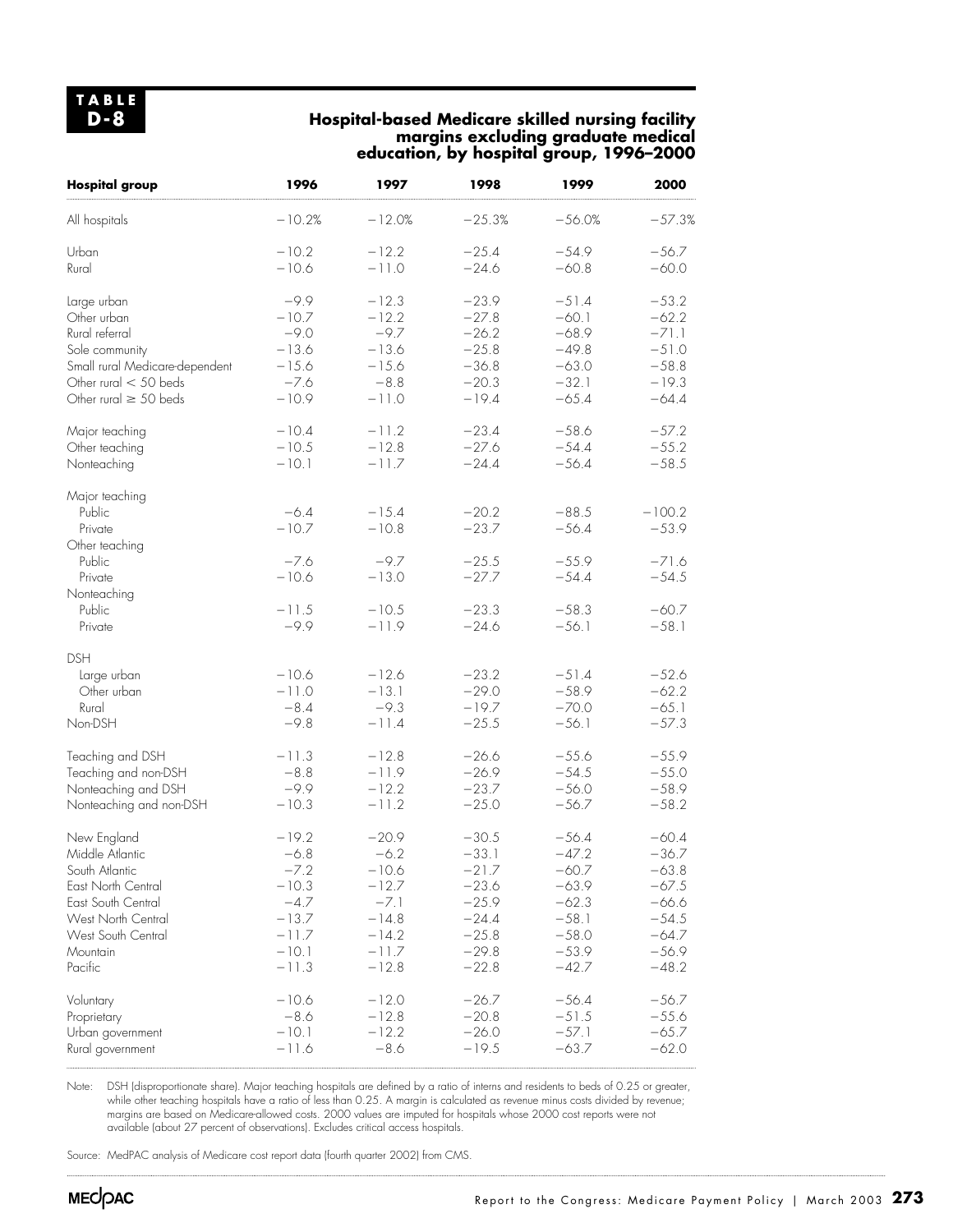### **Hospital-based Medicare home health agency margins excluding graduate medical education, by hospital group, 1996–2000**

| <b>Hospital group</b>          | 1996    | 1997    | 1998     | 1999     | 2000     |
|--------------------------------|---------|---------|----------|----------|----------|
| All hospitals                  | $-4.4%$ | $-4.0%$ | $-24.1%$ | $-13.2%$ | $-10.0%$ |
| Urban                          | $-4.5$  | $-3.9$  | $-22.3$  | $-11.9$  | $-8.9$   |
| Rural                          | $-4.2$  | $-4.3$  | $-30.0$  | $-17.6$  | $-13.9$  |
| Large urban                    | $-4.5$  | $-3.4$  | $-19.6$  | $-10.3$  | $-8.2$   |
| Other urban                    | $-4.4$  | $-4.5$  | $-26.6$  | $-14.5$  | $-10.2$  |
| Rural referral                 | $-3.5$  | $-4.2$  | $-32.3$  | $-18.0$  | $-12.8$  |
| Sole community                 | $-5.6$  | $-6.2$  | $-35.4$  | $-21.9$  | $-18.5$  |
| Small rural Medicare-dependent | $-3.1$  | $-3.3$  | $-27.0$  | $-16.3$  | $-9.4$   |
| Other rural $<$ 50 beds        | $-2.3$  | $-3.4$  | $-24.4$  | $-16.0$  | $-12.5$  |
| Other rural $\geq$ 50 beds     | $-5.1$  | $-3.6$  | $-26.8$  | $-14.2$  | $-13.5$  |
| Major teaching                 | $-5.6$  | $-4.4$  | $-17.6$  | $-13.3$  | $-11.6$  |
| Other teaching                 | $-4.6$  | $-3.8$  | $-21.3$  | $-11.3$  | $-8.1$   |
| Nonteaching                    | $-4.2$  | $-4.0$  | $-26.6$  | $-14.2$  | $-10.8$  |
| Major teaching                 |         |         |          |          |          |
| Public                         | $-8.0$  | $-12.8$ | $-31.9$  | $-32.4$  | $-34.9$  |
| Private                        | $-5.5$  | $-4.0$  | $-16.7$  | $-11.8$  | $-10.4$  |
| Other teaching                 |         |         |          |          |          |
| Public                         | $-4.8$  | $-1.9$  | $-25.9$  | $-13.6$  | $-8.6$   |
| Private                        | $-4.6$  | $-3.9$  | $-21.0$  | $-11.2$  | $-8.1$   |
| Nonteaching                    |         |         |          |          |          |
| Public                         | $-3.6$  | $-4.1$  | $-31.2$  | $-20.4$  | $-16.2$  |
| Private                        | $-4.3$  | $-4.0$  | $-25.7$  | $-13.0$  | $-9.8$   |
| <b>DSH</b>                     |         |         |          |          |          |
| Large urban                    | $-4.5$  | $-3.8$  | $-20.9$  | $-11.4$  | $-9.5$   |
| Other urban                    | $-4.5$  | $-4.4$  | $-25.7$  | $-14.4$  | $-9.9$   |
| Rural                          | $-3.0$  | $-3.3$  | $-28.7$  | $-15.8$  | $-13.2$  |
| Non-DSH                        | $-4.5$  | $-4.0$  | $-24.6$  | $-13.4$  | $-10.0$  |
| Teaching and DSH               | $-5.0$  | $-4.3$  | $-21.0$  | $-12.6$  | $-10.2$  |
| Teaching and non-DSH           | $-4.4$  | $-3.1$  | $-19.2$  | $-10.2$  | $-6.6$   |
| Nonteaching and DSH            | $-3.7$  | $-3.7$  | $-26.2$  | $-13.5$  | $-10.0$  |
| Nonteaching and non-DSH        | $-4.6$  | $-4.3$  | $-26.9$  | $-14.8$  | $-11.4$  |
| New England                    | $-1.6$  | $-0.5$  | $-11.3$  | $-7.6$   | $-5.5$   |
| Middle Atlantic                | $-3.8$  | $-3.0$  | $-16.4$  | $-8.9$   | $-9.5$   |
| South Atlantic                 | 3.5     | 2.6     | $-24.3$  | -11.6    | $-9.0$   |
| East North Central             | $-4.9$  | $-4.5$  | $-21.6$  | $-12.1$  | $-6.5$   |
| East South Central             | $-1.9$  | $-2.2$  | $-23.7$  | $-9.7$   | $-6.5$   |
| West North Central             | $-5.1$  | $-4.5$  | $-31.6$  | $-20.9$  | $-14.5$  |
| West South Central             | $-5.9$  | $-6.9$  | $-36.1$  | $-20.7$  | $-18.0$  |
| Mountain                       | $-7.3$  | $-6.8$  | $-32.0$  | $-20.9$  | $-16.7$  |
| Pacific                        | $-6.3$  | $-6.4$  | $-24.9$  | $-16.0$  | $-12.4$  |
| Voluntary                      | $-4.4$  | $-3.9$  | $-20.9$  | $-12.1$  | $-9.1$   |
| Proprietary                    | $-4.8$  | $-4.2$  | $-37.0$  | $-13.8$  | $-11.4$  |
| Urban government               | $-4.4$  | $-4.0$  | $-28.6$  | $-20.7$  | $-17.5$  |
| Rural government               | $-3.6$  | $-4.1$  | $-32.2$  | $-19.4$  | $-14.3$  |

Note: DSH (disproportionate share). Major teaching hospitals are defined by a ratio of interns and residents to beds of 0.25 or greater, while other teaching hospitals have a ratio of less than 0.25. A margin is calculated as revenue minus costs divided by revenue; margins are based on Medicare-allowed costs. 2000 values are imputed for hospitals whose 2000 cost reports were not available (about 27 percent of observations). Excludes critical access hospitals.

Source: MedPAC analysis of Medicare cost report data (fourth quarter 2002) from CMS.

**274** A data book on hospital financial performance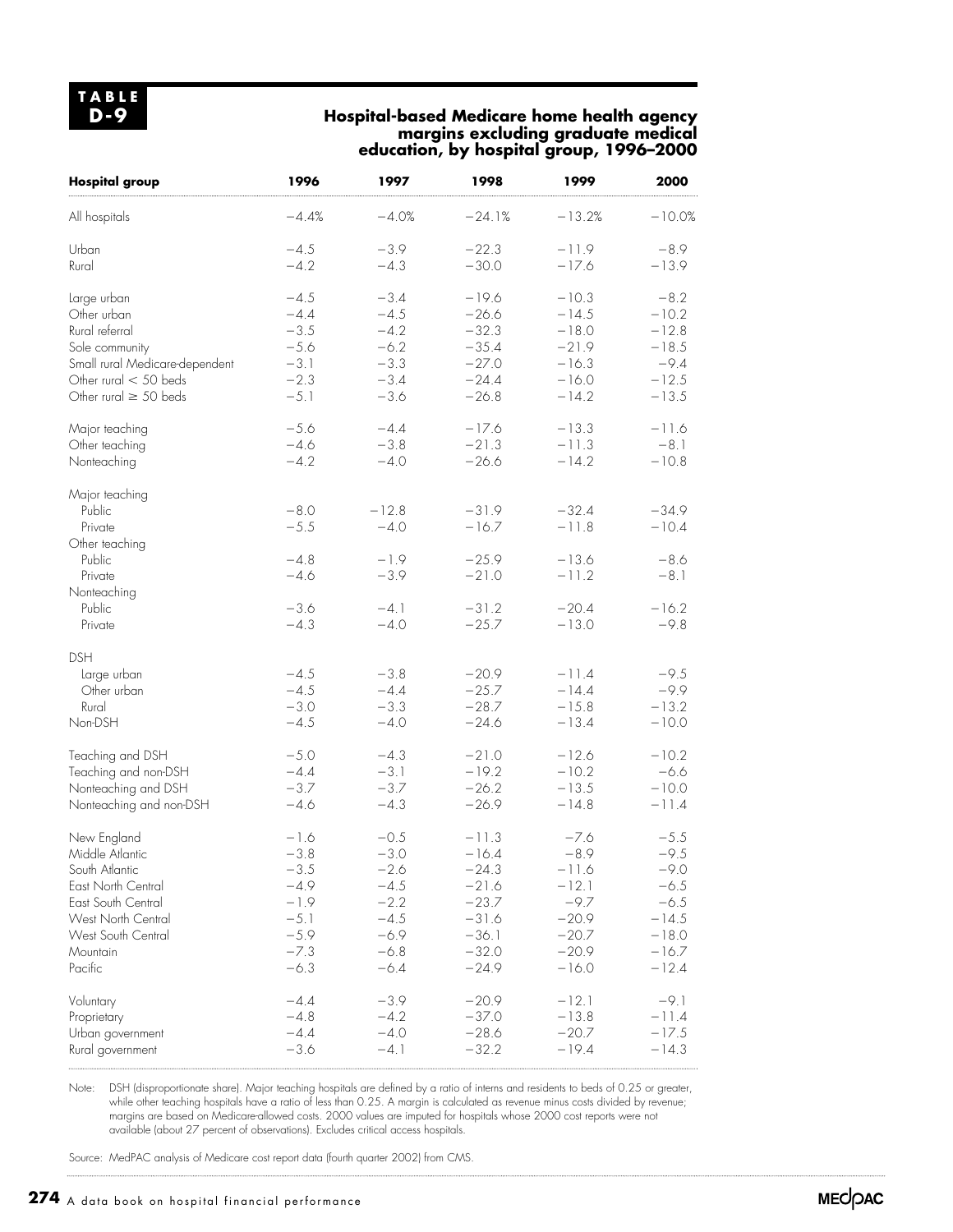### **Hospital Medicare PPS-exempt unit margins excluding graduate medical education, by hospital group, 1996–2000**

| <b>Hospital group</b>                                        | 1996                      | 1997                      | 1998                              | 1999                              | 2000                        |
|--------------------------------------------------------------|---------------------------|---------------------------|-----------------------------------|-----------------------------------|-----------------------------|
| All hospitals                                                | 4.3%                      | 2.3%                      | $-1.7%$                           | $-2.3%$                           | $-0.7%$                     |
| Urban                                                        | 3.9                       | 1.8                       | $-2.3$                            | $-2.7$                            | $-1.0$                      |
| Rural                                                        | 7.2                       | 5.9                       | 2.2                               | 0.4                               | 1.4                         |
| Large urban                                                  | 4.3                       | 1.7                       | $-3.1$                            | $-4.4$                            | $-2.3$                      |
| Other urban                                                  | 3.3                       | 2.0                       | $-1.0$                            | $-0.1$                            | 1.1                         |
| Rural referral                                               | 10.5                      | 10.1                      | 9.3                               | 5.0                               | 4.5                         |
| Sole community                                               | $-0.7$                    | $-4.2$                    | $-11.9$                           | $-7.9$                            | $-8.3$                      |
| Small rural Medicare-dependent                               | 7.0                       | 2.4                       | $-6.4$                            | $-0.2$                            | 0.1                         |
| Other rural $<$ 50 beds                                      | $-0.6$                    | 1.6                       | $-5.5$                            | $-5.3$                            | $-5.7$                      |
| Other rural $\geq$ 50 beds                                   | 8.2                       | 7.1                       | 1.8                               | $-0.6$                            | 4.7                         |
| Major teaching                                               | 1.5                       | $-0.3$                    | $-8.7$                            | $-8.2$                            | $-7.3$                      |
| Other teaching                                               | 4.2                       | 0.9                       | $-1.4$                            | $-3.2$                            | 0.2                         |
| Nonteaching                                                  | 5.7                       | 4.6                       | 1.2                               | 1.0                               | 1.6                         |
| Major teaching<br>Public<br>Private<br>Other teaching        | $-5.3$<br>3.0             | $-0.6$<br>$-0.2$          | $-26.3$<br>$-3.1$                 | $-31.3$<br>$-1.6$                 | $-24.3$<br>$-1.8$           |
| Public                                                       | 7.1                       | 5.1                       | $-5.1$                            | $-5.3$                            | $-0.3$                      |
| Private                                                      | 4.0                       | 0.6                       | $-1.1$                            | $-3.0$                            | 0.2                         |
| Nonteaching<br>Public<br>Private                             | 4.4<br>5.9                | 3.1<br>4.8                | $-0.5$<br>1.4                     | 0.1<br>1.2                        | $-2.2$<br>2.2               |
| <b>DSH</b><br>Large urban<br>Other urban<br>Rural<br>Non-DSH | 3.9<br>3.9<br>11.3<br>4.1 | 1.5<br>1.8<br>13.4<br>2.2 | $-4.2$<br>$-0.7$<br>8.6<br>$-1.0$ | $-6.7$<br>$-0.5$<br>7.1<br>$-0.3$ | $-4.1$<br>1.1<br>7.0<br>0.6 |
| Teaching and DSH                                             | 2.8                       | 0.5                       | $-5.5$                            | $-6.6$                            | $-3.8$                      |
| Teaching and non-DSH                                         | 4.0                       | 0.4                       | $-0.6$                            | $-0.6$                            | 0.6                         |
| Nonteaching and DSH                                          | 7.3                       | 5.8                       | 3.5                               | 2.2                               | 2.6                         |
| Nonteaching and non-DSH                                      | 4.1                       | 3.3                       | $-1.2$                            | $-0.2$                            | 0.5                         |
| New England                                                  | $-4.9$                    | $-7.3$                    | $-2.3$                            | $-1.8$                            | $-4.3$                      |
| Middle Atlantic                                              | 4.9                       | 2.6                       | $-7.3$                            | $-6.6$                            | $-4.4$                      |
| South Atlantic                                               | 3.8                       | 5.6                       | 3.5                               | 2.4                               | 3.3                         |
| East North Central                                           | 3.4                       | $-0.2$                    | $-2.3$                            | $-1.1$                            | 0.8                         |
| East South Central                                           | 4.1                       | 1.6                       | $-0.9$                            | 1.3                               | 1.0                         |
| West North Central                                           | 4.4                       | 1.9                       | $-3.4$                            | $-4.5$                            | $-2.7$                      |
| West South Central                                           | 3.2                       | 3.3                       | 0.2                               | $-5.2$                            | $-2.1$                      |
| Mountain                                                     | 9.4                       | $-1.3$                    | $-5.6$                            | $-1.1$                            | 2.1                         |
| Pacific                                                      | 10.5                      | 7.2                       | 0.7                               | $-1.9$                            | $-0.5$                      |
| Voluntary                                                    | 3.8                       | 1.2                       | $-0.8$                            | $-0.9$                            | 0.0                         |
| Proprietary                                                  | 8.1                       | 7.1                       | 1.8                               | $-0.7$                            | 4.3                         |
| Urban government                                             | 1.4                       | 2.9                       | $-12.4$                           | $-14.3$                           | $-11.3$                     |
| Rural government                                             | 2.2                       | 2.5                       | $-3.9$                            | $-2.7$                            | $-4.8$                      |

Note: DSH (disproportionate share). PPS (prospective payment system). PPS-exempt units include inpatient psychiatric and rehabilitation services. Major teaching hospitals are defined by a ratio of interns and residents to beds of 0.25 or greater, while other teaching hospitals have a ratio of less than 0.25. A margin is calculated as revenue minus costs divided by revenue; margins are based on Medicare-allowed costs. 2000 values are imputed for hospitals whose 2000 cost reports were not available (about 27 percent of observations). Excludes critical access hospitals.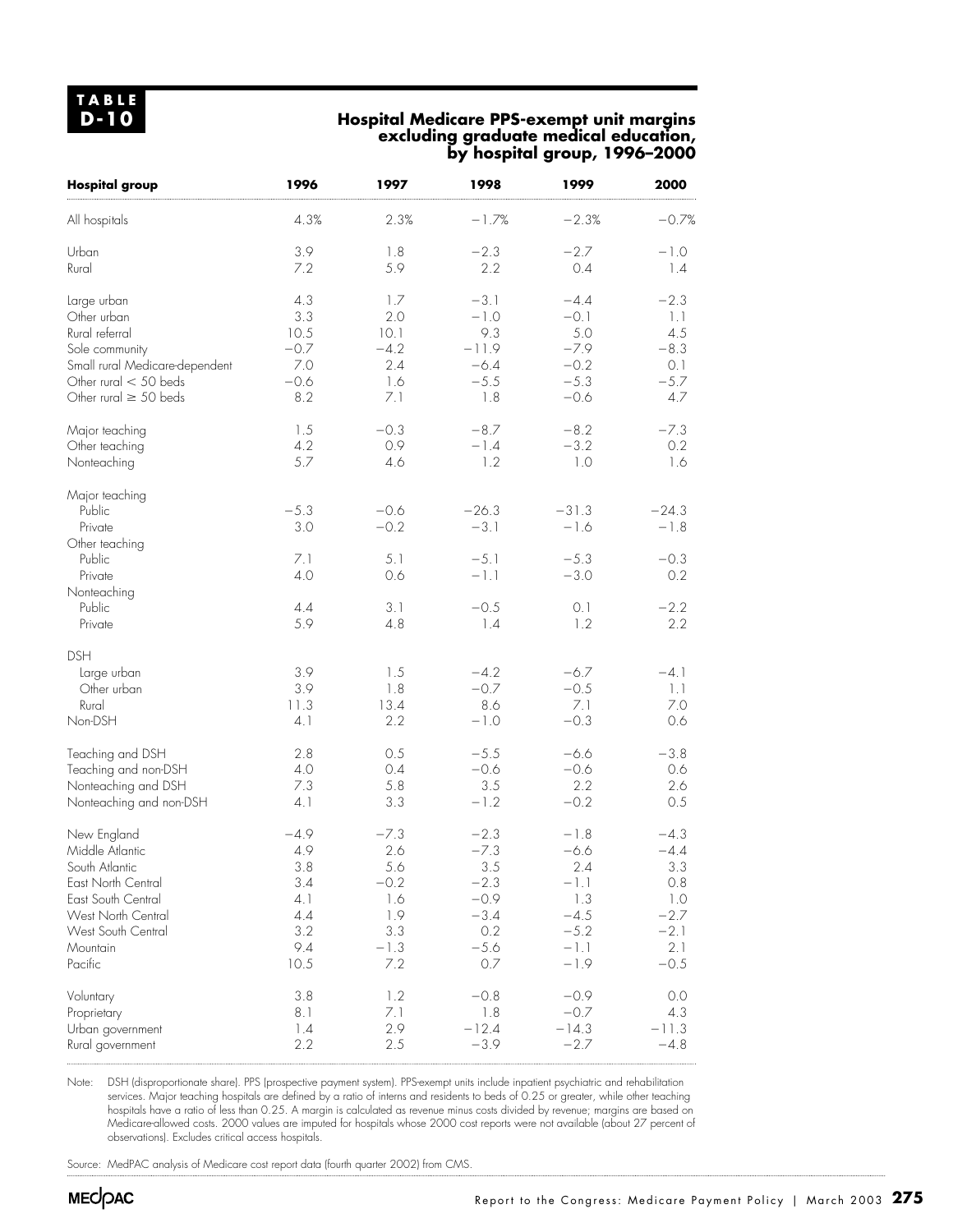## **Overall Medicare margins including payments for direct graduate medical education, by hospital group, 1996–2000**

| <b>Hospital group</b>          | 1996 | 1997  | 1998   | 1999    | 2000   |
|--------------------------------|------|-------|--------|---------|--------|
| All hospitals                  | 9.9% | 10.4% | 6.5%   | 5.1%    | 5.0%   |
| Urban                          | 10.7 | 11.5  | 7.8    | 6.4     | 6.3    |
| Rural                          | 5.0  | 4.1   | $-1.2$ | $-2.5$  | $-2.9$ |
| Large urban                    | 12.3 | 13.2  | 9.5    | 8.4     | 8.4    |
| Other urban                    | 8.2  | 8.8   | 5.1    | 3.3     | 2.9    |
| Rural referral                 | 5.9  | 5.4   | 0.0    | $-1.7$  | $-1.9$ |
| Sole community                 | 6.1  | 4.8   | $-0.7$ | $-1.6$  | $-2.1$ |
| Small rural Medicare-dependent | 3.2  | 3.3   | $-0.6$ | $-0.7$  | $-1.5$ |
| Other rural $<$ 50 beds        | 2.4  | 1.7   | $-4.0$ | $-3.4$  | $-4.3$ |
| Other rural $\geq$ 50 beds     | 4.2  | 2.9   | $-3.1$ | $-5.0$  | $-5.6$ |
| Major teaching                 | 17.2 | 19.0  | 15.3   | 13.7    | 14.9   |
| Other teaching                 | 9.6  | 10.1  | 6.7    | 5.7     | 5.0    |
| Nonteaching                    | 6.5  | 6.7   | 2.0    | 0.1     | $-0.2$ |
| Major teaching                 |      |       |        |         |        |
| Public                         | 18.3 | 19.5  | 15.1   | 10.6    | 11.4   |
| Private                        | 16.8 | 18.9  | 15.3   | 14.4    | 15.7   |
| Other teaching                 |      |       |        |         |        |
| Public                         | 9.5  | 11.0  | 4.4    | 4.4     | 2.6    |
| Private                        | 9.7  | 10.1  | 6.9    | 5.8     | 5.2    |
| Nonteaching<br>Public          | 3.6  | 2.9   | $-1.8$ | $-3.2$  | $-4.8$ |
| Private                        | 7.1  | 7.4   | 2.6    | 0.7     | 0.6    |
| <b>DSH</b>                     |      |       |        |         |        |
| Large urban                    | 15.5 | 16.1  | 12.4   | 11.3    | 11.5   |
| Other urban                    | 10.0 | 10.5  | 6.7    | 4.8     | 4.2    |
| Rural                          | 7.5  | 6.4   | 0.3    | $-1.0$  | $-1.7$ |
| Non-DSH                        | 5.6  | 6.2   | 2.1    | 0.8     | 0.7    |
| Teaching and DSH               | 14.4 | 15.2  | 11.7   | 10.3    | 10.4   |
| Teaching and non-DSH           | 8.4  | 9.4   | 6.0    | 5.4     | 5.5    |
| Nonteaching and DSH            | 10.0 | 9.8   | 4.9    | 3.2     | 2.8    |
| Nonteaching and non-DSH        | 3.8  | 4.2   | $-0.5$ | $-2.4$  | $-2.6$ |
| New England                    | 10.4 | 11.7  | 9.0    | 7.7     | 9.0    |
| Middle Atlantic                | 12.0 | 13.7  | 11.5   | 11.7    | 13.5   |
| South Atlantic                 | 9.1  | 9.7   | 5.9    | 4.4     | 2.4    |
| East North Central             | 6.7  | 7.3   | 2.7    | 0.9     | 0.9    |
| East South Central             | 10.2 | 9.4   | 4.5    | $3.5\,$ | 2.8    |
| West North Central             | 5.5  | 5.5   | 1.7    | 0.0     | 0.9    |
| West South Central             | 10.1 | 10.1  | 6.5    | 3.8     | 3.4    |
| Mountain                       | 10.5 | 10.5  | 5.2    | 2.6     | 1.0    |
| Pacific                        | 15.1 | 14.4  | 9.8    | 7.2     | 6.4    |
| Voluntary                      | 9.3  | 10.2  | 6.3    | 5.0     | 5.1    |
| Proprietary                    | 13.6 | 13.0  | 10.0   | 8.2     | 7.7    |
| Urban government               | 12.3 | 12.6  | 7.8    | 5.3     | 4.5    |
| Rural government               | 2.6  | 1.4   | $-3.8$ | $-4.8$  | $-5.9$ |

Note: DSH (disproportionate share). Major teaching hospitals are defined by a ratio of interns and residents to beds of 0.25 or greater, while other teaching hospitals have a ratio of less than 0.25. A margin is calculated as revenue minus costs divided by revenue; margins are based on Medicare-allowed costs. 2000 values are imputed for hospitals whose 2000 cost reports were not available (about 27 percent of observations). Excludes critical access hospitals.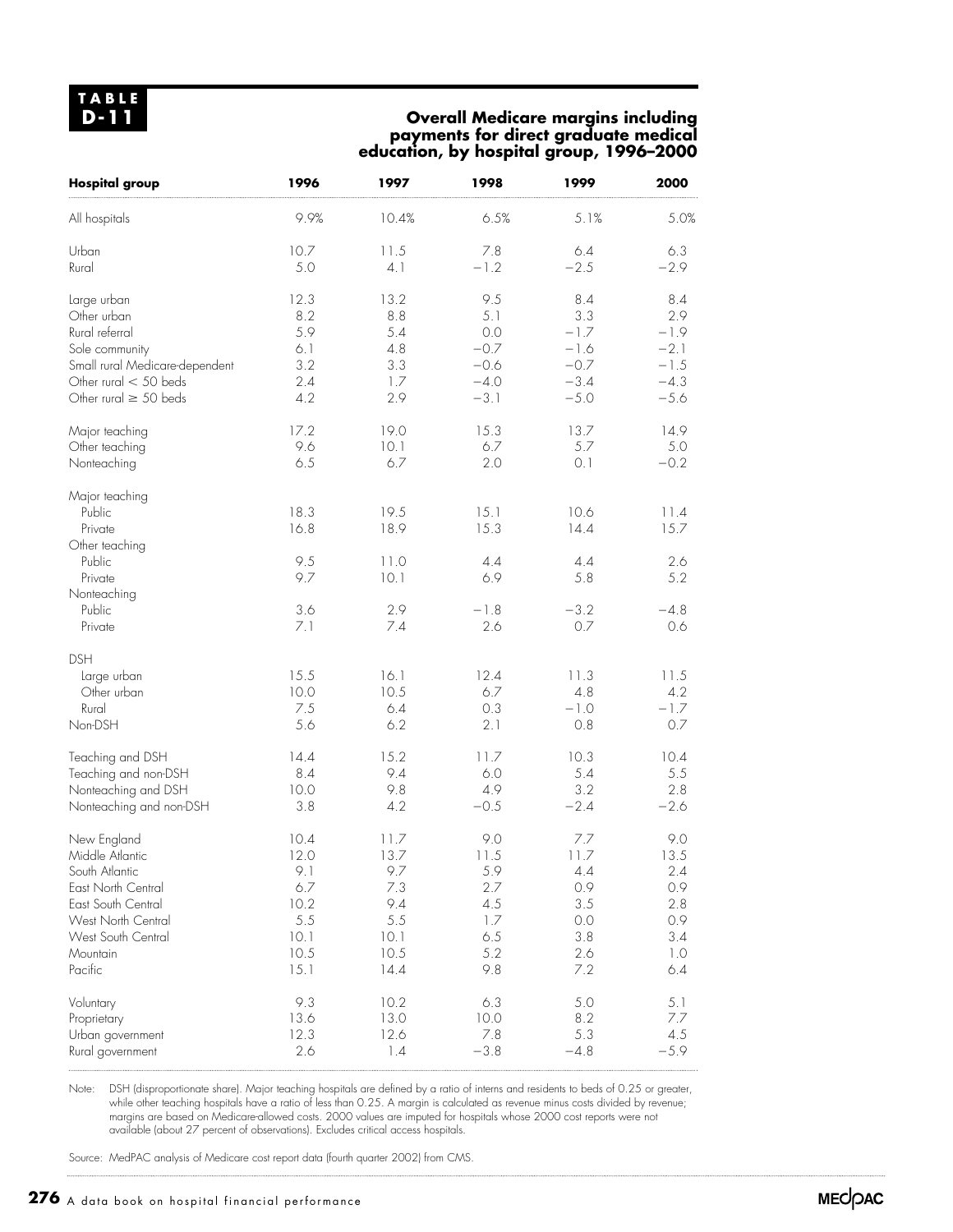#### **Distribution of overall Medicare margins including payments for direct graduate medical education, by hospital group, 2000**

|                                |                        | <b>Percentile</b> |                  |        |      |       |                     |
|--------------------------------|------------------------|-------------------|------------------|--------|------|-------|---------------------|
| <b>Hospital group</b>          | Number of<br>hospitals | 10th              | 25 <sub>th</sub> | 50th   | 75th | 90th  | negative<br>margins |
| All hospitals                  | 3,866                  | $-18.8%$          | $-9.3%$          | 0.1%   | 9.1% | 17.6% | 49.8%               |
| Urban                          | 2,325                  | $-15.9$           | $-6.9$           | 2.5    | 10.6 | 19.3  | 43.1                |
| Rural                          | 1,541                  | $-22.4$           | $-12.6$          | $-3.6$ | 5.5  | 13.9  | 60.0                |
| Large urban                    | 1,338                  | $-14.7$           | $-5.1$           | 4.5    | 13.2 | 21.7  | 37.7                |
| Other urban                    | 987                    | $-16.9$           | $-8.8$           | $-0.1$ | 7.8  | 14.4  | 50.4                |
| Rural referral                 | 207                    | $-17.9$           | $-10.8$          | $-3.3$ | 4.7  | 11.5  | 60.9                |
| Sole community                 | 487                    | $-22.2$           | $-12.0$          | $-1.9$ | 7.9  | 17.3  | 57.3                |
| Small rural Medicare-dependent | 203                    | $-20.7$           | $-9.9$           | 0.2    | 7.7  | 15.0  | 49.8                |
| Other rural $<$ 50 beds        | 324                    | $-28.4$           | $-14.4$          | $-4.2$ | 4.8  | 14.1  | 59.0                |
| Other rural $\geq$ 50 beds     | 320                    | $-24.9$           | $-13.8$          | $-6.0$ | 2.1  | 10.5  | 70.9                |
| Major teaching                 | 252                    | $-1.4$            | 7.6              | 15.2   | 22.2 | 28.9  | 11.5                |
| Other teaching                 | 715                    | $-9.4$            | $-2.4$           | 4.2    | 11.0 | 19.2  | 33.4                |
| Nonteaching                    | 2,899                  | $-21.3$           | $-11.7$          | $-2.4$ | 6.3  | 14.4  | 57.2                |
| Major teaching                 |                        |                   |                  |        |      |       |                     |
| Public                         | 55                     | $-2.2$            | 1.8              | 12.3   | 19.6 | 26.1  | 16.4                |
| Private                        | 197                    | $-0.8$            | 8.8              | 16.3   | 22.6 | 29.6  | 10.2                |
| Other teaching                 |                        |                   |                  |        |      |       |                     |
| Public                         | 44                     | $-11.0$           | $-5.1$           | 0.7    | 6.1  | 12.5  | 45.5                |
| Private                        | 671                    | $-9.3$            | $-2.0$           | 4.6    | 11.2 | 19.6  | 32.6                |
| Nonteaching                    |                        |                   |                  |        |      |       |                     |
| Public                         | 752                    | $-26.0$           | $-14.7$          | $-4.6$ | 4.6  | 13.4  | 63.0                |
| Private                        | 2,147                  | $-19.4$           | $-10.9$          | $-1.8$ | 6.9  | 15.0  | 55.1                |
| <b>DSH</b>                     |                        |                   |                  |        |      |       |                     |
| Large urban                    | 699                    | $-8.2$            | 0.5              | 9.1    | 17.8 | 24.7  | 23.7                |
| Other urban                    | 544                    | $-12.4$           | $-4.2$           | 2.3    | 9.7  | 16.4  | 41.4                |
| Rural                          | 336                    | $-22.1$           | $-10.6$          | $-1.3$ | 8.3  | 17.2  | 53.9                |
| Non-DSH                        | 2,287                  | $-21.9$           | $-12.5$          | $-3.1$ | 5.5  | 13.2  | 59.2                |
| Teaching and DSH               | 630                    | $-5.8$            | 0.8              | 8.8    | 17.4 | 25.1  | 22.5                |
| Teaching and non-DSH           | 337                    | $-12.4$           | $-4.8$           | 2.9    | 11.0 | 18.5  | 37.4                |
| Nonteaching and DSH            | 949                    | $-16.1$           | $-7.2$           | 1.5    | 10.0 | 18.0  | 45.3                |
| Nonteaching and non-DSH        | 1,950                  | $-22.5$           | $-13.6$          | $-4.3$ | 4.5  | 11.9  | 62.9                |
| New England                    | 171                    | $-18.0$           | $-9.7$           | 1.6    | 10.8 | 19.3  | 44.4                |
| Middle Atlantic                | 448                    | $-9.9$            | $-1.4$           | 7.0    | 16.4 | 26.4  | 30.4                |
| South Atlantic                 | 583                    | $-15.8$           | $-8.6$           | $-0.9$ | 8.3  | 14.4  | 53.0                |
| East North Central             | 635                    | $-22.7$           | $-13.9$          | $-5.3$ | 3.8  | 12.1  | 63.9                |
| East South Central             | 300                    | $-14.5$           | $-4.6$           | 2.5    | 10.4 | 17.4  | 39.7                |
| West North Central             | 443                    | $-19.9$           | $-13.2$          | $-4.2$ | 4.3  | 11.9  | 62.5                |
| West South Central             | 538                    | $-19.4$           | $-7.9$           | 1.0    | 9.0  | 17.6  | 46.5                |
| Mountain                       | 259                    | $-23.2$           | $-11.7$          | $-1.6$ | 8.4  | 16.1  | 54.8                |
| Pacific                        | 489                    | $-18.9$           | $-8.0$           | 2.5    | 12.0 | 21.1  | 42.9                |
| Voluntary                      | 2,396                  | $-17.2$           | $-8.8$           | 0.1    | 9.0  | 17.8  | 49.6                |
| Proprietary                    | 619                    | $-14.7$           | $-4.8$           | 3.9    | 12.7 | 19.9  | 37.6                |
| Urban government               | 270                    | $-20.4$           | $-11.0$          | $-0.4$ | 9.0  | 18.2  | 50.4                |
| Rural government               | 581                    | $-26.6$           | $-14.4$          | $-4.5$ | 4.5  | 13.6  | 63.2                |
|                                |                        |                   |                  |        |      |       |                     |

Note: DSH (disproportionate share). Major teaching hospitals are defined by a ratio of interns and residents to beds of 0.25 or greater, while other teaching hospitals have a ratio of less than 0.25. A margin is calculated as revenue minus costs divided by revenue; margins are based on Medicare-allowed costs. Data are imputed for hospitals whose 2000 cost reports were not available (about 27 percent of observations). Excludes critical access hospitals.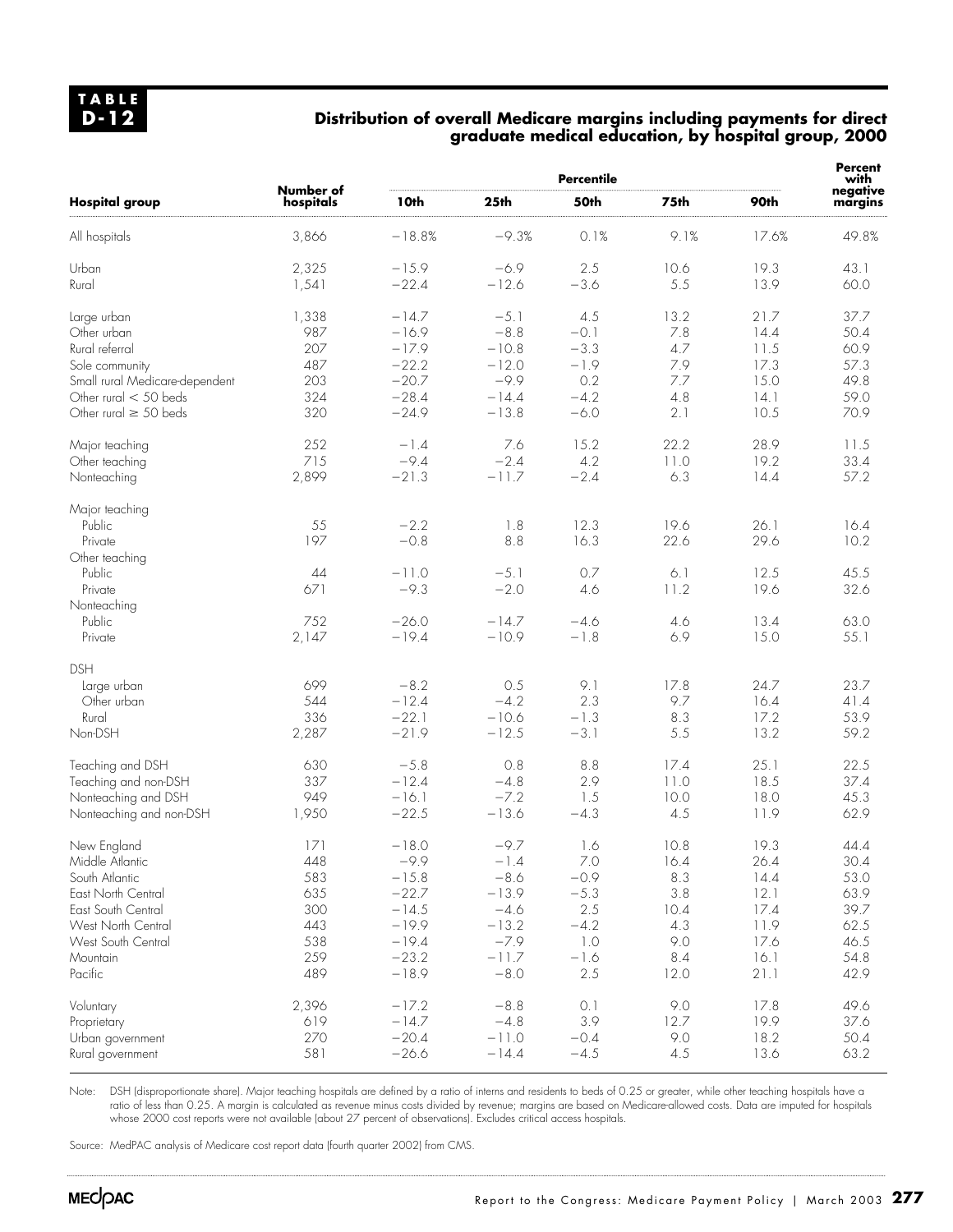#### **Hospital payment-to-cost ratios, by source of revenue, 1991–2001**

| Year | <b>Medicare</b> | <b>Medicaid</b> | Uncompensated<br>care | Private<br>payers |
|------|-----------------|-----------------|-----------------------|-------------------|
| 1991 | 88.4%           | 81.6%           | 19.6%                 | 129.7%            |
| 1992 | 88.8            | 90.9            | 18.9                  | 131.3             |
| 1993 | 89.4            | 93.1            | 19.5                  | 129.3             |
| 1994 | 96.9            | 93.7            | 19.3                  | 124.4             |
| 1995 | 99.3            | 93.8            | 18.0                  | 123.9             |
| 1996 | 102.4           | 94.8            | 17.3                  | 121.5             |
| 1997 | 103.6           | 95.9            | 14.1                  | 117.6             |
| 1998 | 102.6           | 97.9            | 13.2                  | 113.6             |
| 1999 | 101.1           | 96.7            | 13.2                  | 112.3             |
| 2000 | 100.2           | 96.1            | 12.1                  | 112.5             |
| 200. | 99.4            | 98.0            | 12.2                  | 113.2             |

Note: Payment-to-cost ratios indicate the relative degree to which payments from each payer cover the costs of treating its patients. Operating subsidies from state and local governments are considered payments for uncompensated care, up to the level of each hospital's uncompensated care costs. Data are for community hospitals and reflect all types of patient care services. Imputed values are used for missing data (about 35 percent of observations),which corrects for underrepresentation of proprietary and public hospitals relative to voluntary institutions. Most Medicare and Medicaid managed care patients are included in the private payers category. The costs allocated to Medicare and Medicaid include CMS's allowed and nonallowed costs.

Source: MedPAC analysis of data from the American Hospital Association annual survey of hospitals.

**TABLE D-14**

## **Gains or losses as a percent of total hospital costs, by source of revenue, 1991–2000**

| Year | Medicare         | <b>Medicaid</b> | Other<br>government<br>payers and<br>subsidies | Uncompensated<br>care | <b>Private</b><br>payers | Nonpatient | Total<br>gains |
|------|------------------|-----------------|------------------------------------------------|-----------------------|--------------------------|------------|----------------|
| 1991 | $-4.4%$          | $-2.3%$         | 0.4%                                           | $-4.8%$               | .6%                      | 3.5%       | 4.0%           |
| 1992 | $-4.4$           | $-1.2$          | 0.2                                            | $-4.9$                | -8                       | 3.3        | 4.8            |
| 1993 | $-4.1$           | $-0.9$          | 0.2                                            | $-4.8$                | 10.9                     | 3.3        | 4.4            |
| 1994 | $-1.2$           | $-0.9$          | 0.2                                            | $-4.9$                | 8.7                      | 3.1        | 5.0            |
| 1995 | $-0.3$           | $-0.9$          | $-0.7$                                         | $-5.0$                | 8.5                      | 3.7        | 6.0            |
| 1996 | 0.9              | $-0.7$          | $-0$ .                                         | $-5.1$                | 7.9                      | 4.3        | 7.2            |
| 1997 | 1.4              | $-0.5$          | $-0.7$                                         | $-5.2$                | 6.7                      | 4.9        | 7.2            |
| 1998 | 1.0              | $-0.2$          | 0.0                                            | $-5.2$                | 5.5                      | 5.1        | 6.             |
| 1999 | 0.4              | $-0.4$          | $\Omega$ .                                     | $-5.4$                | 5.2                      | 5.1        | 4.9            |
| 2000 | $\overline{0}$ . | $-0.4$          | 0.                                             | $-5.3$                | 5.4                      | 5.         | 4.8            |

Note: Gains or losses are the difference between the cost of providing care (or operating a nonpatient service) and the payment received. Operating subsidies from state and local governments are considered payments for uncompensated care, up to the level of each hospital's uncompensated care costs. Subsidies in excess of uncompensated care costs are combined with revenue from other government payers. Nonpatient reflects both other operating and nonoperating revenue. Data are for community hospitals and reflect both inpatient and outpatient services. Imputed values are used for missing data (about 35 percent of observations), which corrects for underrepresentation of proprietary and public hospitals relative to voluntary institutions. Most Medicare and Medicaid managed care patients are included in the private payers category. Gains and losses from the sources shown sum to total gains (except due to rounding). The costs allocated to Medicare and Medicaid include CMS's allowed and nonallowed costs.

Source: MedPAC analysis of data from the American Hospital Association annual survey of hospitals.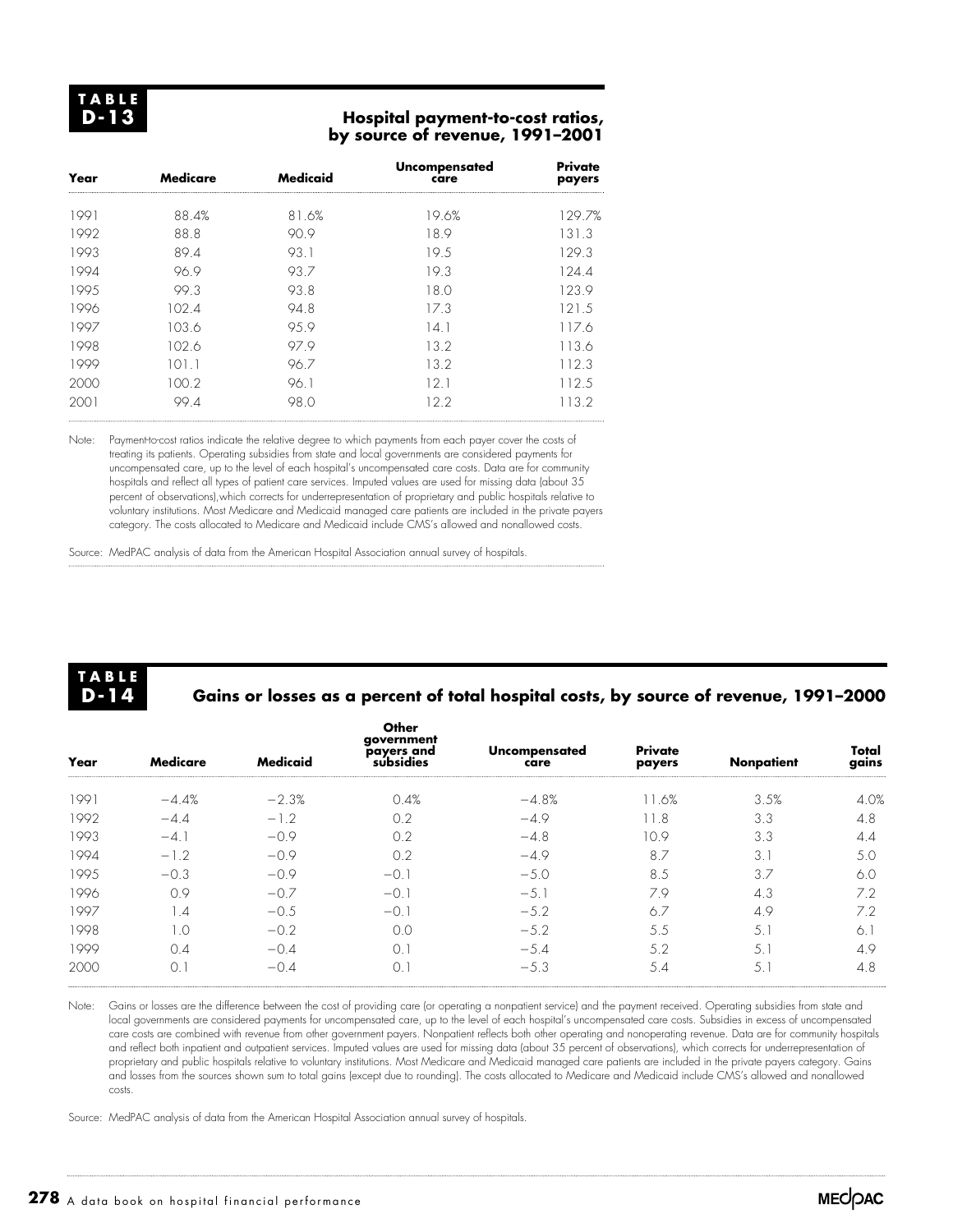| TABLE<br>$D-15$                                                                                      |                                 |                                 |                                 | Hospital total margins, by hospital group, 1991-2000 |                                 |                                 |                                 |                                 |                                 |                                 |
|------------------------------------------------------------------------------------------------------|---------------------------------|---------------------------------|---------------------------------|------------------------------------------------------|---------------------------------|---------------------------------|---------------------------------|---------------------------------|---------------------------------|---------------------------------|
| <b>Hospital group</b>                                                                                | 1991                            | 1992                            | 1993                            | 1994                                                 | 1995                            | 1996                            | 1997                            | 1998                            | 1999                            | 2000                            |
| All hospitals                                                                                        | 4.4%                            | 4.4%                            | 4.4%                            | 5.0%                                                 | 5.8%                            | 6.1%                            | 6.0%                            | 4.3%                            | 3.8%                            | 3.4%                            |
| Urban                                                                                                | 4.3                             | 4.3                             | 4.3                             | 4.9                                                  | 5.6                             | 5.9                             | 5.8                             | 4.2                             | 3.6                             | 3.3                             |
| Rural                                                                                                | 5.2                             | 5.3                             | 5.2                             | 5.6                                                  | 6.6                             | 7.3                             | 6.9                             | 5.1                             | 4.9                             | 4.4                             |
| Large urban<br>Other urban<br>Rural referral<br>Sole community<br>Small rural Medicare-<br>dependent | 3.7<br>5.5<br>6.7<br>5.1<br>3.1 | 3.7<br>5.2<br>6.9<br>5.1<br>2.4 | 3.9<br>5.2<br>6.3<br>5.1<br>3.9 | 4.3<br>6.0<br>6.8<br>5.6<br>3.3                      | 4.9<br>6.9<br>8.4<br>5.7<br>3.9 | 5.2<br>7.2<br>9.2<br>6.5<br>4.7 | 5.2<br>7.0<br>9.3<br>6.1<br>4.5 | 3.8<br>5.0<br>6.9<br>4.8<br>2.3 | 3.0<br>4.7<br>7.4<br>3.9<br>3.3 | 2.7<br>4.3<br>6.4<br>3.9<br>2.7 |
| Other rural $<$ 50 beds                                                                              | 2.2                             | 2.3                             | 2.5                             | 2.1                                                  | 2.8                             | 4.3                             | 2.8                             | 1.1                             | 1.3                             | 1.0                             |
| Other rural $\geq$ 50 beds                                                                           | 4.5                             | 4.8                             | 4.7                             | 5.6                                                  | 6.7                             | 7.1                             | 5.9                             | 4.6                             | 3.3                             | 3.4                             |
| Major teaching                                                                                       | 3.7                             | 3.4                             | 3.4                             | 3.3                                                  | 4.0                             | $3.5\,$                         | 4.8                             | 3.3                             | 2.8                             | 1.5                             |
| Other teaching                                                                                       | 4.6                             | 4.5                             | 4.6                             | 5.3                                                  | 6.3                             | $7.0\,$                         | 6.5                             | 4.2                             | 3.9                             | 4.2                             |
| Nonteaching                                                                                          | 4.8                             | 5.0                             | 4.9                             | 5.9                                                  | 6.5                             | 7.1                             | 6.3                             | 5.0                             | 4.3                             | 4.1                             |
| Major teaching<br>Public<br>Private<br>Other teaching                                                | 4.5<br>3.3                      | 4.2<br>3.0                      | 4.5<br>3.0                      | 2.8<br>3.4                                           | 3.1<br>4.3                      | 2.8<br>3.7                      | 5.1<br>4.7                      | 4.5<br>2.9                      | 3.2<br>2.6                      | $-0.1$<br>2.1                   |
| Public                                                                                               | 5.4                             | 4.2                             | 4.4                             | 3.8                                                  | 4.9                             | $6.0$                           | 4.2                             | 3.1                             | 2.7                             | 2.9                             |
| Private                                                                                              | 4.6                             | 4.5                             | 4.7                             | 5.5                                                  | 6.4                             | 7.1                             | 6.6                             | 4.3                             | 4.0                             | 4.3                             |
| Nonteaching<br>Public<br>Private                                                                     | 4.3<br>4.8                      | 4.6<br>5.0                      | 4.2<br>5.1                      | 4.7<br>6.1                                           | $5.5$<br>6.7                    | 6.0<br>7.3                      | 5.7<br>6.4                      | 4.0<br>5.2                      | 3.1<br>4.6                      | 3.3<br>4.2                      |
| <b>DSH</b><br>Large urban<br>Other urban<br>Rural<br>Non-DSH                                         | 3.2<br>5.9<br>7.2<br>4.6        | 3.4<br>5.6<br>7.5<br>4.5        | 3.6<br>5.5<br>5.8<br>4.6        | 3.9<br>6.3<br>6.1<br>5.3                             | 4.4<br>6.9<br>7.2<br>6.3        | 4.4<br>7.2<br>7.8<br>7.1        | 4.7<br>7.2<br>6.9<br>6.4        | 3.2<br>5.1<br>4.9<br>4.9        | 2.5<br>4.8<br>4.7<br>4.4        | 1.9<br>4.2<br>4.2<br>4.4        |
| Teaching and DSH                                                                                     | 4.0                             | 4.0                             | 4.0                             | 4.2                                                  | 4.8                             | 4.9                             | 5.5                             | 3.6                             | 3.0                             | 2.4                             |
| Teaching and non-DSH                                                                                 | 4.9                             | 4.0                             | 4.5                             | 4.9                                                  | 6.5                             | 7.1                             | 6.5                             | 4.6                             | 4.6                             | 4.7                             |
| Nonteaching and DSH                                                                                  | 5.1                             | 5.2                             | 5.3                             | 6.3                                                  | 6.7                             | 7.2                             | 6.3                             | 4.8                             | 4.5                             | 4.0                             |
| Nonteaching and non-DSH                                                                              | 4.5                             | 4.7                             | 4.6                             | 5.5                                                  | 6.2                             | 7.1                             | 6.3                             | 5.1                             | 4.2                             | 4.2                             |
| New England                                                                                          | 2.2                             | 2.2                             | 3.1                             | 2.6                                                  | 3.0                             | 4.0                             | 5.1                             | 2.7                             | 1.5                             | 1.6                             |
| Middle Atlantic                                                                                      | 1.4                             | 0.9                             | 1.9                             | 2.6                                                  | 3.0                             | 3.1                             | 3.5                             | 1.6                             | 0.4                             | 0.9                             |
| South Atlantic                                                                                       | 6.0                             | 6.2                             | 5.7                             | 6.6                                                  | 7.5                             | 8.4                             | 8.0                             | 5.7                             | 6.0                             | 4.2                             |
| East North Central                                                                                   | 4.8                             | 4.8                             | 4.8                             | 5.6                                                  | 6.3                             | $6.4$                           | 6.9                             | 4.7                             | 5.3                             | 3.9                             |
| East South Central                                                                                   | 6.4                             | 5.6                             | 4.9                             | 5.2                                                  | 6.6                             | 7.3                             | 5.0                             | 3.4                             | 3.2                             | 3.2                             |
| West North Central                                                                                   | 4.9                             | 4.5                             | 4.7                             | 6.6                                                  | 7.3                             | 7.4                             | 7.8                             | 5.8                             | 4.9                             | 4.9                             |
| West South Central                                                                                   | 5.8                             | $7.4\,$                         | 6.2                             | 6.7                                                  | 7.4                             | 7.3                             | 6.4                             | 5.6                             | 4.2                             | 3.9                             |
| Mountain                                                                                             | 5.5                             | 5.4                             | 7.0                             | $7.4\,$                                              | 7.7                             | 8.2                             | 4.5                             | 5.3                             | 3.7                             | 4.3                             |
| Pacific                                                                                              | 4.7                             | 4.1                             | 4.1                             | 3.6                                                  | 4.4                             | 4.5                             | 5.3                             | 4.5                             | 3.6                             | 4.4                             |
| Voluntary                                                                                            | 4.3                             | 4.1                             | 4.1                             | 4.7                                                  | 5.7                             | 5.8                             | 6.2                             | 4.0                             | 3.1                             | 3.2                             |
| Proprietary                                                                                          | 5.0                             | 6.3                             | 6.9                             | 8.9                                                  | 8.3                             | 9.8                             | 5.7                             | 6.8                             | 9.0                             | 7.7                             |
| Urban government                                                                                     | 4.6                             | 4.2                             | 4.3                             | 3.5                                                  | 4.0                             | 4.0                             | 5.1                             | 4.2                             | 3.0                             | 1.2                             |
| Rural government                                                                                     | 4.6                             | $5.0\,$                         | 4.5                             | 4.7                                                  | 5.8                             | 6.5                             | 5.3                             | 3.7                             | 3.5                             | 3.5                             |

Note: DSH (disproportionate share). Major teaching hospitals are defined by a ratio of interns and residents to beds of 0.25 or greater, while other teaching hospitals have a ratio of less than 0.25. A margin is calculated as revenue minus costs divided by revenue. Total margin includes all patient care services funded by all payers, plus nonpatient revenue. 2000 values are imputed for hospitals whose 2000 cost reports were not available (about 27 percent of observations). Excludes critical access hospitals.